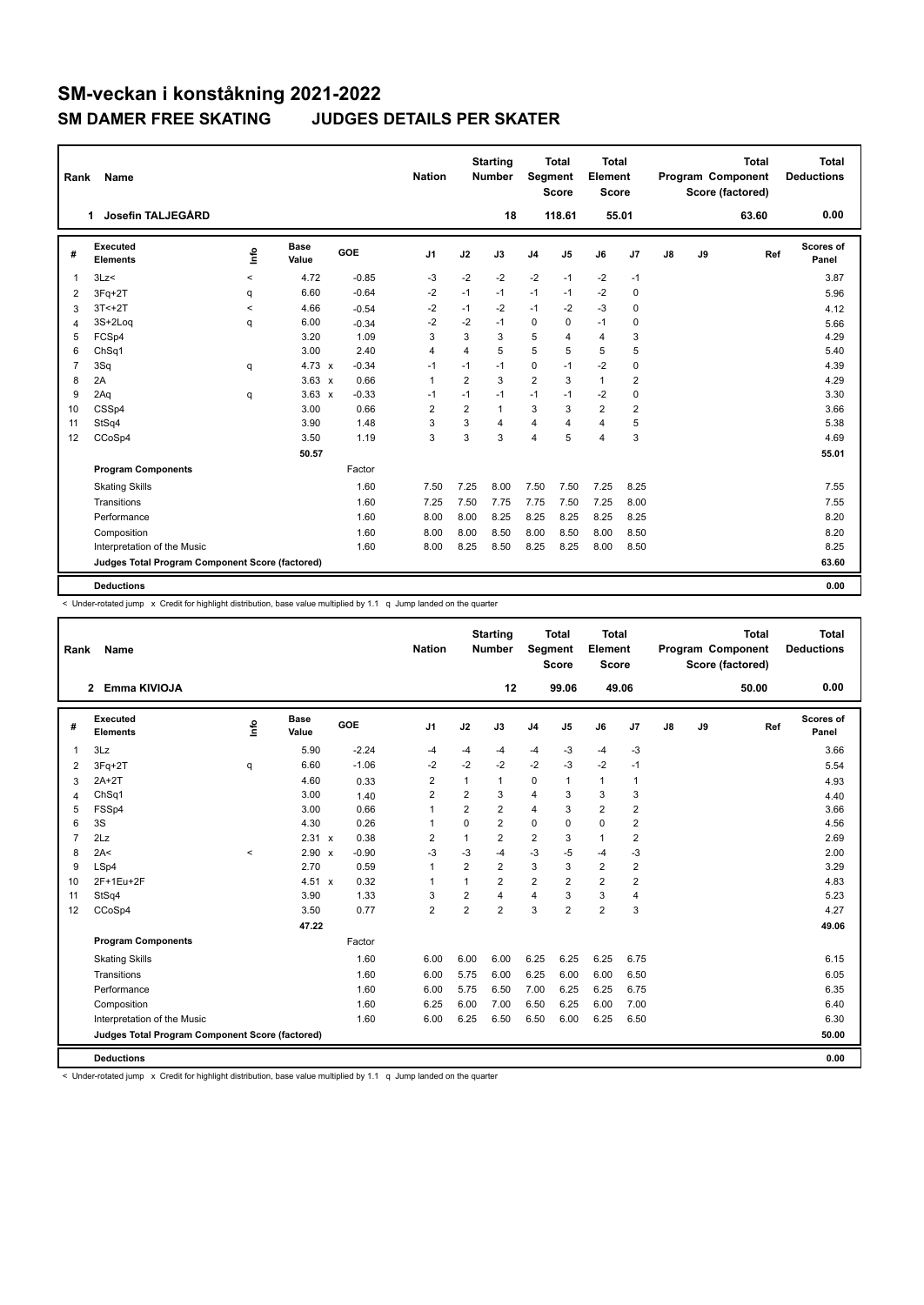| Rank           | Name                                            |             |                      |            | <b>Nation</b>  |                         | <b>Starting</b><br><b>Number</b> | Segment        | <b>Total</b><br><b>Score</b> | Total<br>Element<br><b>Score</b> |                |    |    | <b>Total</b><br>Program Component<br>Score (factored) | Total<br><b>Deductions</b> |
|----------------|-------------------------------------------------|-------------|----------------------|------------|----------------|-------------------------|----------------------------------|----------------|------------------------------|----------------------------------|----------------|----|----|-------------------------------------------------------|----------------------------|
|                | <b>Isabelle PAULSSON</b><br>3                   |             |                      |            |                |                         | 17                               |                | 93.88                        |                                  | 45.52          |    |    | 49.36                                                 | $-1.00$                    |
| #              | Executed<br><b>Elements</b>                     | <u>info</u> | <b>Base</b><br>Value | GOE        | J <sub>1</sub> | J2                      | J3                               | J <sub>4</sub> | J5                           | J6                               | J7             | J8 | J9 | Ref                                                   | Scores of<br>Panel         |
| $\overline{1}$ | 2A                                              |             | 3.30                 | 1.12       | 3              | 4                       | 4                                | 3              | 4                            | 3                                | $\overline{2}$ |    |    |                                                       | 4.42                       |
| 2              | 3T                                              |             | 4.20                 | $-2.10$    | $-5$           | $-5$                    | $-5$                             | $-5$           | $-5$                         | $-5$                             | $-5$           |    |    |                                                       | 2.10                       |
| 3              | $3Tq+2T$                                        | q           | 5.50                 | $-0.76$    | $-2$           | $-2$                    | $-2$                             | $-1$           | $-2$                         | $-2$                             | $-1$           |    |    |                                                       | 4.74                       |
| $\overline{4}$ | LSp4                                            |             | 2.70                 | 0.49       | $\overline{2}$ | $\mathbf{1}$            | $\overline{2}$                   | $\overline{2}$ | 3                            | $\mathbf{1}$                     | $\overline{2}$ |    |    |                                                       | 3.19                       |
| 5              | StSq3                                           |             | 3.30                 | 0.79       | $\overline{2}$ | $\overline{\mathbf{c}}$ | 3                                | $\overline{2}$ | 3                            | $\overline{\mathbf{c}}$          | 3              |    |    |                                                       | 4.09                       |
| 6              | $2Lz+2T$                                        |             | 3.40                 | 0.55       | $\overline{2}$ | $\overline{2}$          | 3                                | 3              | 3                            | $\overline{2}$                   | 3              |    |    |                                                       | 3.95                       |
| $\overline{7}$ | 2A+1Eu+2S                                       |             | $5.61 \times$        | 0.40       | $\overline{2}$ | $\mathbf{1}$            | $\Omega$                         | $\overline{2}$ | 1                            | $\Omega$                         | $\overline{2}$ |    |    |                                                       | 6.01                       |
| 8              | 2F                                              |             | 1.98 x               | 0.07       | 1              | 0                       | 0                                | $\mathbf 0$    | 3                            | 0                                | $\mathbf{1}$   |    |    |                                                       | 2.05                       |
| 9              | 2F                                              |             | 1.98 x               | 0.36       | $\mathbf{1}$   | $\overline{2}$          | $\overline{2}$                   | $\overline{2}$ | 4                            | $\overline{2}$                   | $\overline{2}$ |    |    |                                                       | 2.34                       |
| 10             | ChSq1                                           |             | 3.00                 | 1.30       | $\overline{2}$ | $\overline{2}$          | 3                                | 3              | 2                            | 3                                | 3              |    |    |                                                       | 4.30                       |
| 11             | CCoSp4                                          |             | 3.50                 | 0.56       | $\overline{2}$ | 1                       | $\mathbf{1}$                     | $\overline{2}$ | 2                            | $\mathbf{1}$                     | $\overline{2}$ |    |    |                                                       | 4.06                       |
| 12             | FCCoSp4                                         |             | 3.50                 | 0.77       | $\overline{2}$ | $\overline{2}$          | 1                                | 3              | $\overline{2}$               | $\overline{2}$                   | 3              |    |    |                                                       | 4.27                       |
|                |                                                 |             | 41.97                |            |                |                         |                                  |                |                              |                                  |                |    |    |                                                       | 45.52                      |
|                | <b>Program Components</b>                       |             |                      | Factor     |                |                         |                                  |                |                              |                                  |                |    |    |                                                       |                            |
|                | <b>Skating Skills</b>                           |             |                      | 1.60       | 5.50           | 5.50                    | 7.00                             | 5.75           | 6.50                         | 6.00                             | 6.75           |    |    |                                                       | 6.10                       |
|                | Transitions                                     |             |                      | 1.60       | 5.75           | 5.50                    | 7.00                             | 5.75           | 6.25                         | 5.75                             | 6.50           |    |    |                                                       | 6.00                       |
|                | Performance                                     |             |                      | 1.60       | 5.75           | 6.00                    | 7.00                             | 6.75           | 6.25                         | 6.25                             | 6.75           |    |    |                                                       | 6.40                       |
|                | Composition                                     |             |                      | 1.60       | 6.00           | 5.75                    | 7.25                             | 6.25           | 6.00                         | 6.00                             | 7.00           |    |    |                                                       | 6.25                       |
|                | Interpretation of the Music                     |             |                      | 1.60       | 6.00           | 5.75                    | 7.25                             | 6.25           | 6.00                         | 5.75                             | 6.50           |    |    |                                                       | 6.10                       |
|                | Judges Total Program Component Score (factored) |             |                      |            |                |                         |                                  |                |                              |                                  |                |    |    |                                                       | 49.36                      |
|                | <b>Deductions</b>                               |             | Falls:               | $-1.00(1)$ |                |                         |                                  |                |                              |                                  |                |    |    |                                                       | $-1.00$                    |

x Credit for highlight distribution, base value multiplied by 1.1 q Jump landed on the quarter

| Rank | Name                                            |          |                      |            | <b>Nation</b>            |                         | <b>Starting</b><br><b>Number</b> | Segment        | <b>Total</b><br><b>Score</b> | <b>Total</b><br>Element<br><b>Score</b> |                |    |    | <b>Total</b><br>Program Component<br>Score (factored) | <b>Total</b><br><b>Deductions</b> |
|------|-------------------------------------------------|----------|----------------------|------------|--------------------------|-------------------------|----------------------------------|----------------|------------------------------|-----------------------------------------|----------------|----|----|-------------------------------------------------------|-----------------------------------|
|      | <b>Julia BROVALL</b><br>4                       |          |                      |            |                          |                         | 16                               |                | 87.94                        | 43.90                                   |                |    |    | 45.04                                                 | $-1.00$                           |
| #    | Executed<br><b>Elements</b>                     | ١m       | <b>Base</b><br>Value | GOE        | J <sub>1</sub>           | J2                      | J3                               | J <sub>4</sub> | J <sub>5</sub>               | J6                                      | J <sub>7</sub> | J8 | J9 | Ref                                                   | Scores of<br>Panel                |
| 1    | 3Lo<<                                           | <<       | 1.70                 | $-0.85$    | -5                       | $-5$                    | $-5$                             | $-5$           | $-5$                         | $-5$                                    | $-5$           |    |    |                                                       | 0.85                              |
| 2    | $3Lo < +2Tq$                                    | $\hat{}$ | 5.22                 | $-1.80$    | -5                       | $-5$                    | $-3$                             | $-4$           | $-5$                         | $-5$                                    | $-4$           |    |    |                                                       | 3.42                              |
| 3    | 3S                                              |          | 4.30                 | 0.43       | $\mathbf{1}$             | $\overline{2}$          | $\mathbf{1}$                     | $\overline{2}$ | $\mathbf 0$                  | $-1$                                    | $\mathbf 1$    |    |    |                                                       | 4.73                              |
| 4    | $3T+2T$                                         |          | 5.50                 | 0.67       | 1                        | $\overline{2}$          | $\overline{2}$                   | $\overline{2}$ | 3                            | $\mathbf{1}$                            | $\mathbf{1}$   |    |    |                                                       | 6.17                              |
| 5    | 3T                                              |          | 4.20                 | 0.84       | $\overline{\mathbf{c}}$  | $\overline{\mathbf{c}}$ | $\overline{2}$                   | $\overline{2}$ | $\overline{4}$               | 2                                       | $\overline{2}$ |    |    |                                                       | 5.04                              |
| 6    | CCoSp4                                          |          | 3.50                 | 0.49       | $\mathbf{1}$             | $\mathbf{1}$            | 0                                | $\overline{2}$ | $\overline{2}$               | $\mathbf{1}$                            | 3              |    |    |                                                       | 3.99                              |
| 7    | StSq3                                           |          | 3.30                 | 0.40       | $\mathbf{1}$             | $\overline{2}$          | $\overline{2}$                   | $\mathbf{1}$   | $\mathbf{1}$                 | $\mathbf{1}$                            | $\overline{1}$ |    |    |                                                       | 3.70                              |
| 8    | 1A<<                                            | <<       | 0.00 x               | 0.00       | $\overline{\phantom{a}}$ |                         |                                  | ÷              |                              |                                         |                |    |    |                                                       | 0.00                              |
| 9    | 2Lz+2Lo+2Lo                                     |          | $6.05 \times$        | 0.25       | $\mathbf{1}$             | $\mathbf{1}$            | $\overline{2}$                   | $\mathbf{1}$   | $\overline{2}$               | 0                                       | $\mathbf{1}$   |    |    |                                                       | 6.30                              |
| 10   | ChSq1                                           |          | 3.00                 | 0.90       | $\mathbf 1$              | $\overline{2}$          | 1                                | $\overline{2}$ | $\overline{2}$               | $\overline{2}$                          | 3              |    |    |                                                       | 3.90                              |
| 11   | FCSSp4                                          |          | 3.00                 | 0.60       | $\overline{2}$           | $\overline{2}$          | 1                                | $\overline{2}$ | 3                            | 2                                       | $\overline{2}$ |    |    |                                                       | 3.60                              |
| 12   | LSp2                                            |          | 1.90                 | 0.30       | $\mathbf{1}$             | $\overline{1}$          | $\mathbf{1}$                     | 3              | 3                            | 1                                       | $\overline{2}$ |    |    |                                                       | 2.20                              |
|      |                                                 |          | 41.67                |            |                          |                         |                                  |                |                              |                                         |                |    |    |                                                       | 43.90                             |
|      | <b>Program Components</b>                       |          |                      | Factor     |                          |                         |                                  |                |                              |                                         |                |    |    |                                                       |                                   |
|      | <b>Skating Skills</b>                           |          |                      | 1.60       | 5.75                     | 6.25                    | 5.50                             | 5.75           | 6.25                         | 5.75                                    | 6.50           |    |    |                                                       | 5.95                              |
|      | Transitions                                     |          |                      | 1.60       | 5.50                     | 5.00                    | 5.00                             | 5.50           | 5.50                         | 5.25                                    | 5.50           |    |    |                                                       | 5.35                              |
|      | Performance                                     |          |                      | 1.60       | 5.50                     | 6.00                    | 5.00                             | 6.00           | 6.00                         | 5.75                                    | 5.75           |    |    |                                                       | 5.80                              |
|      | Composition                                     |          |                      | 1.60       | 5.75                     | 5.50                    | 5.50                             | 5.75           | 5.75                         | 5.50                                    | 6.00           |    |    |                                                       | 5.65                              |
|      | Interpretation of the Music                     |          |                      | 1.60       | 5.50                     | 5.75                    | 5.00                             | 5.25           | 5.50                         | 5.50                                    | 5.25           |    |    |                                                       | 5.40                              |
|      | Judges Total Program Component Score (factored) |          |                      |            |                          |                         |                                  |                |                              |                                         |                |    |    |                                                       | 45.04                             |
|      | <b>Deductions</b>                               |          | Falls:               | $-1.00(1)$ |                          |                         |                                  |                |                              |                                         |                |    |    |                                                       | $-1.00$                           |

< Under-rotated jump << Downgraded jump x Credit for highlight distribution, base value multiplied by 1.1 q Jump landed on the quarter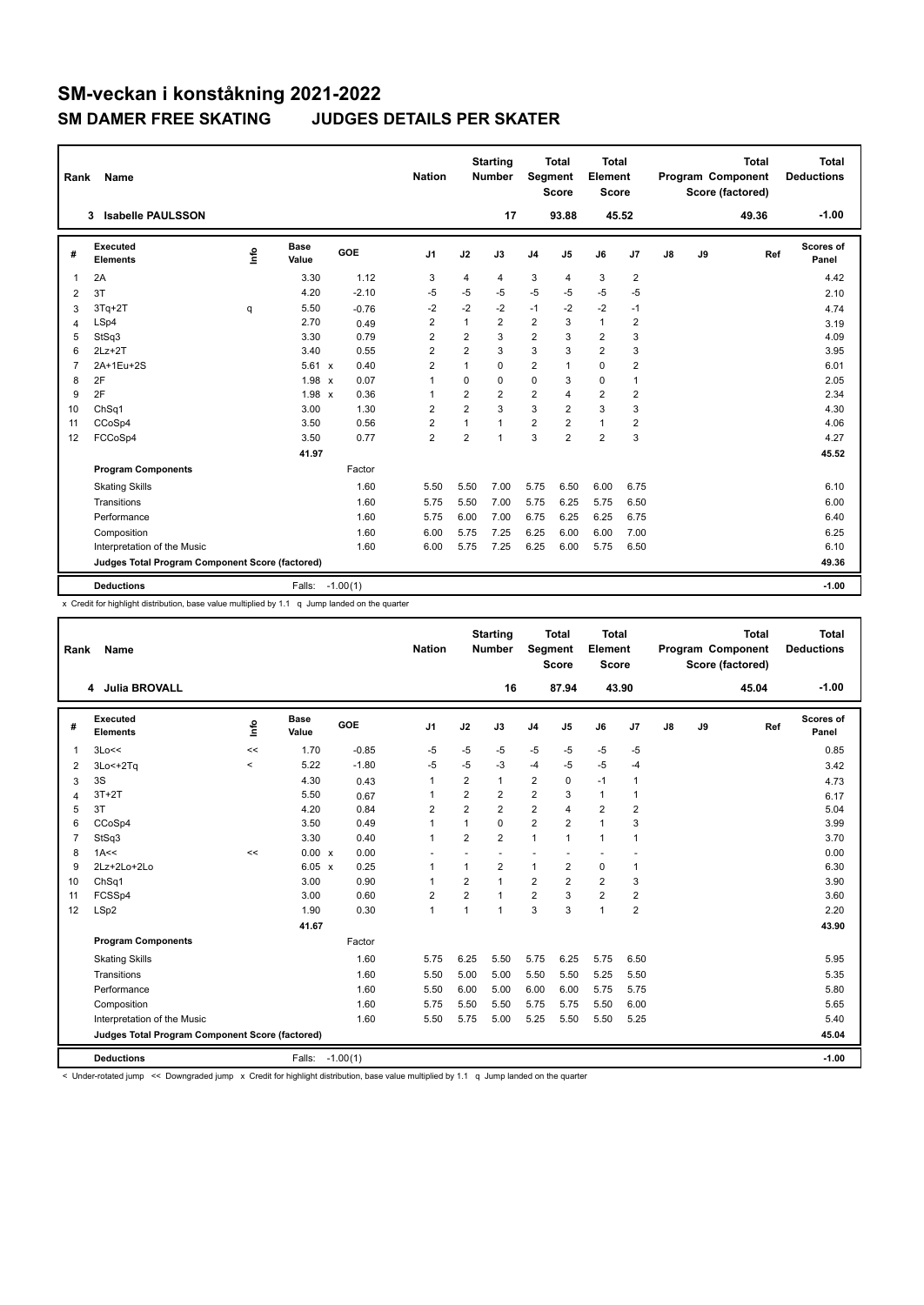| Rank           | <b>Name</b>                                     |    |                      |         | <b>Nation</b>           |                | <b>Starting</b><br><b>Number</b> | Segment        | <b>Total</b><br><b>Score</b> | <b>Total</b><br>Element<br><b>Score</b> |                         |               |    | <b>Total</b><br>Program Component<br>Score (factored) | <b>Total</b><br><b>Deductions</b> |
|----------------|-------------------------------------------------|----|----------------------|---------|-------------------------|----------------|----------------------------------|----------------|------------------------------|-----------------------------------------|-------------------------|---------------|----|-------------------------------------------------------|-----------------------------------|
|                | <b>Ida LEVD NOLGREN</b><br>5.                   |    |                      |         |                         |                | 11                               |                | 84.81                        | 42.89                                   |                         |               |    | 41.92                                                 | 0.00                              |
| #              | Executed<br><b>Elements</b>                     | ۴ô | <b>Base</b><br>Value | GOE     | J <sub>1</sub>          | J2             | J3                               | J <sub>4</sub> | J <sub>5</sub>               | J6                                      | J <sub>7</sub>          | $\mathsf{J}8$ | J9 | Ref                                                   | <b>Scores of</b><br>Panel         |
| $\overline{1}$ | $3T+2T$                                         |    | 5.50                 | $-0.84$ | $-2$                    | $-1$           | $-2$                             | $-2$           | $-2$                         | $-2$                                    | $-2$                    |               |    |                                                       | 4.66                              |
| 2              | 3S                                              |    | 4.30                 | 0.86    | $\overline{2}$          | 3              | $\overline{2}$                   | $\overline{2}$ | $\overline{2}$               | $\overline{2}$                          | $\overline{2}$          |               |    |                                                       | 5.16                              |
| 3              | 1A                                              |    | 1.10                 | $-0.44$ | $-4$                    | $-4$           | $-4$                             | $-4$           | $-4$                         | $-4$                                    | $-3$                    |               |    |                                                       | 0.66                              |
| 4              | $3S+2T$                                         |    | 5.60                 | 1.03    | $\overline{2}$          | 3              | 3                                | $\overline{2}$ | 3                            | $\overline{2}$                          | $\overline{2}$          |               |    |                                                       | 6.63                              |
| 5              | FSSp3                                           |    | 2.60                 | 0.36    | $\overline{\mathbf{c}}$ | $\overline{2}$ | 1                                | $\mathbf{1}$   | $\overline{2}$               | 1                                       | $\mathbf{1}$            |               |    |                                                       | 2.96                              |
| 6              | 2Lo                                             |    | $1.87 \times$        | 0.31    | 1                       | 3              | $\overline{2}$                   | $\overline{2}$ | $\overline{2}$               | $\mathbf{1}$                            | $\overline{2}$          |               |    |                                                       | 2.18                              |
| $\overline{7}$ | 2A                                              |    | $3.63 \times$        | 0.92    | 3                       | 3              | 3                                | 3              | 4                            | $\overline{2}$                          | $\overline{2}$          |               |    |                                                       | 4.55                              |
| 8              | ChSq1                                           |    | 3.00                 | $-0.40$ | $\mathbf{1}$            | $-2$           | $-1$                             | $\mathbf 0$    | $-2$                         | $-2$                                    | $\overline{1}$          |               |    |                                                       | 2.60                              |
| 9              | 2Lz+1Eu+2Fe<<                                   | << | $3.30 \times$        | $-0.92$ | $-5$                    | $-3$           | -3                               | $-5$           | $-5$                         | $-5$                                    | $-4$                    |               |    |                                                       | 2.38                              |
| 10             | LSp3                                            |    | 2.40                 | 0.48    | $\overline{2}$          | $\overline{2}$ | 3                                | $\overline{2}$ | $\overline{2}$               | $\overline{2}$                          | $\overline{2}$          |               |    |                                                       | 2.88                              |
| 11             | StSq3                                           |    | 3.30                 | 0.73    | $\overline{\mathbf{c}}$ | $\overline{2}$ | 3                                | 3              | 1                            | 2                                       | $\overline{\mathbf{c}}$ |               |    |                                                       | 4.03                              |
| 12             | CCoSp4                                          |    | 3.50                 | 0.70    | $\overline{2}$          | $\overline{2}$ | $\overline{2}$                   | $\overline{2}$ | $\Omega$                     | $\overline{2}$                          | $\overline{2}$          |               |    |                                                       | 4.20                              |
|                |                                                 |    | 40.10                |         |                         |                |                                  |                |                              |                                         |                         |               |    |                                                       | 42.89                             |
|                | <b>Program Components</b>                       |    |                      | Factor  |                         |                |                                  |                |                              |                                         |                         |               |    |                                                       |                                   |
|                | <b>Skating Skills</b>                           |    |                      | 1.60    | 5.50                    | 5.75           | 5.75                             | 5.25           | 5.50                         | 5.50                                    | 5.75                    |               |    |                                                       | 5.60                              |
|                | Transitions                                     |    |                      | 1.60    | 4.75                    | 5.25           | 5.25                             | 4.75           | 4.75                         | 4.75                                    | 5.00                    |               |    |                                                       | 4.90                              |
|                | Performance                                     |    |                      | 1.60    | 5.00                    | 5.75           | 5.75                             | 5.50           | 5.00                         | 5.50                                    | 5.25                    |               |    |                                                       | 5.40                              |
|                | Composition                                     |    |                      | 1.60    | 5.25                    | 5.50           | 5.25                             | 5.50           | 4.75                         | 5.25                                    | 5.50                    |               |    |                                                       | 5.35                              |
|                | Interpretation of the Music                     |    |                      | 1.60    | 4.75                    | 5.25           | 5.50                             | 4.75           | 4.25                         | 5.00                                    | 5.00                    |               |    |                                                       | 4.95                              |
|                | Judges Total Program Component Score (factored) |    |                      |         |                         |                |                                  |                |                              |                                         |                         |               |    |                                                       | 41.92                             |
|                | <b>Deductions</b>                               |    |                      |         |                         |                |                                  |                |                              |                                         |                         |               |    |                                                       | 0.00                              |

<< Downgraded jump x Credit for highlight distribution, base value multiplied by 1.1 e Wrong edge

| Rank | Name                                            |    |                      |         | <b>Nation</b>           |                | <b>Starting</b><br><b>Number</b> | Segment        | <b>Total</b><br><b>Score</b> | <b>Total</b><br>Element<br><b>Score</b> |                |    |    | <b>Total</b><br>Program Component<br>Score (factored) | <b>Total</b><br><b>Deductions</b> |
|------|-------------------------------------------------|----|----------------------|---------|-------------------------|----------------|----------------------------------|----------------|------------------------------|-----------------------------------------|----------------|----|----|-------------------------------------------------------|-----------------------------------|
|      | <b>Danielle KRISTENSSON</b><br>6                |    |                      |         |                         |                | 15                               |                | 78.10                        |                                         | 38.98          |    |    | 39.12                                                 | 0.00                              |
| #    | Executed<br><b>Elements</b>                     | ١m | <b>Base</b><br>Value | GOE     | J <sub>1</sub>          | J2             | J3                               | J <sub>4</sub> | J <sub>5</sub>               | J6                                      | J7             | J8 | J9 | Ref                                                   | Scores of<br>Panel                |
| 1    | 2S <                                            | << | 0.40                 | $-0.20$ | -5                      | $-5$           | $-5$                             | $-5$           | $-5$                         | $-5$                                    | -5             |    |    |                                                       | 0.20                              |
| 2    | 2A                                              |    | 3.30                 | 0.33    | $\overline{\mathbf{c}}$ | 1              | $\mathbf{1}$                     | $\mathbf{1}$   | 1                            | $\mathbf{1}$                            | $\mathbf{1}$   |    |    |                                                       | 3.63                              |
| 3    | 2A                                              |    | 3.30                 | $-0.07$ | $\mathbf{1}$            | 0              | $-1$                             | 0              | $\Omega$                     | $-1$                                    | 0              |    |    |                                                       | 3.23                              |
| 4    | FSSp4                                           |    | 3.00                 | 0.84    | 3                       | 3              | 3                                | 3              | 4                            | $\overline{2}$                          | $\overline{2}$ |    |    |                                                       | 3.84                              |
| 5    | ChSq1                                           |    | 3.00                 | 0.60    | $\overline{2}$          | 1              | $\mathbf{1}$                     | $\mathbf{1}$   | 1                            | $\mathbf{1}$                            | $\overline{2}$ |    |    |                                                       | 3.60                              |
| 6    | 2Lz+2T+2Lo                                      |    | 5.10                 | 0.25    | $\overline{2}$          | 1              | 1                                | $\mathbf{1}$   | $\overline{2}$               | $\mathbf{1}$                            | $\mathbf{1}$   |    |    |                                                       | 5.35                              |
| 7    | FCCoSp4                                         |    | 3.50                 | 0.70    | $\overline{2}$          | $\overline{2}$ | 1                                | 3              | 1                            | $\overline{2}$                          | 3              |    |    |                                                       | 4.20                              |
| 8    | 2F!+2T                                          | J  | $3.41 \times$        | $-0.18$ | $-1$                    | $-1$           | $-1$                             | $-1$           | $-1$                         | $-2$                                    | $-1$           |    |    |                                                       | 3.23                              |
| 9    | StSq2                                           |    | 2.60                 | 0.10    | 0                       | 0              | $\overline{2}$                   | $\mathbf 0$    | 0                            | $\mathbf{1}$                            | $\mathbf{1}$   |    |    |                                                       | 2.70                              |
| 10   | 2Lo+1A+SEQ                                      |    | $2.46 \times$        | $-0.31$ | $-2$                    | $-1$           | $-2$                             | $-2$           | $-2$                         | $-2$                                    | -1             |    |    |                                                       | 2.15                              |
| 11   | 2Lz                                             |    | 2.31 x               | 0.34    | $\overline{2}$          | 1              | $\overline{2}$                   | $\mathbf{1}$   | 3                            | $\overline{2}$                          | $\mathbf{1}$   |    |    |                                                       | 2.65                              |
| 12   | CCoSp4                                          |    | 3.50                 | 0.70    | $\overline{2}$          | $\overline{2}$ | $\overline{2}$                   | $\overline{2}$ | $\overline{2}$               | $\overline{2}$                          | 3              |    |    |                                                       | 4.20                              |
|      |                                                 |    | 35.88                |         |                         |                |                                  |                |                              |                                         |                |    |    |                                                       | 38.98                             |
|      | <b>Program Components</b>                       |    |                      | Factor  |                         |                |                                  |                |                              |                                         |                |    |    |                                                       |                                   |
|      | <b>Skating Skills</b>                           |    |                      | 1.60    | 5.25                    | 5.00           | 5.00                             | 5.00           | 5.25                         | 5.25                                    | 5.00           |    |    |                                                       | 5.10                              |
|      | Transitions                                     |    |                      | 1.60    | 4.75                    | 4.50           | 4.75                             | 4.75           | 5.00                         | 4.75                                    | 4.50           |    |    |                                                       | 4.70                              |
|      | Performance                                     |    |                      | 1.60    | 4.50                    | 5.25           | 4.75                             | 4.75           | 4.75                         | 5.00                                    | 4.75           |    |    |                                                       | 4.80                              |
|      | Composition                                     |    |                      | 1.60    | 4.50                    | 5.50           | 5.25                             | 5.00           | 5.00                         | 5.25                                    | 5.00           |    |    |                                                       | 5.10                              |
|      | Interpretation of the Music                     |    |                      | 1.60    | 4.25                    | 5.25           | 5.00                             | 4.75           | 4.50                         | 5.00                                    | 4.50           |    |    |                                                       | 4.75                              |
|      | Judges Total Program Component Score (factored) |    |                      |         |                         |                |                                  |                |                              |                                         |                |    |    |                                                       | 39.12                             |
|      | <b>Deductions</b>                               |    |                      |         |                         |                |                                  |                |                              |                                         |                |    |    |                                                       | 0.00                              |

<< Downgraded jump x Credit for highlight distribution, base value multiplied by 1.1 ! Not clear edge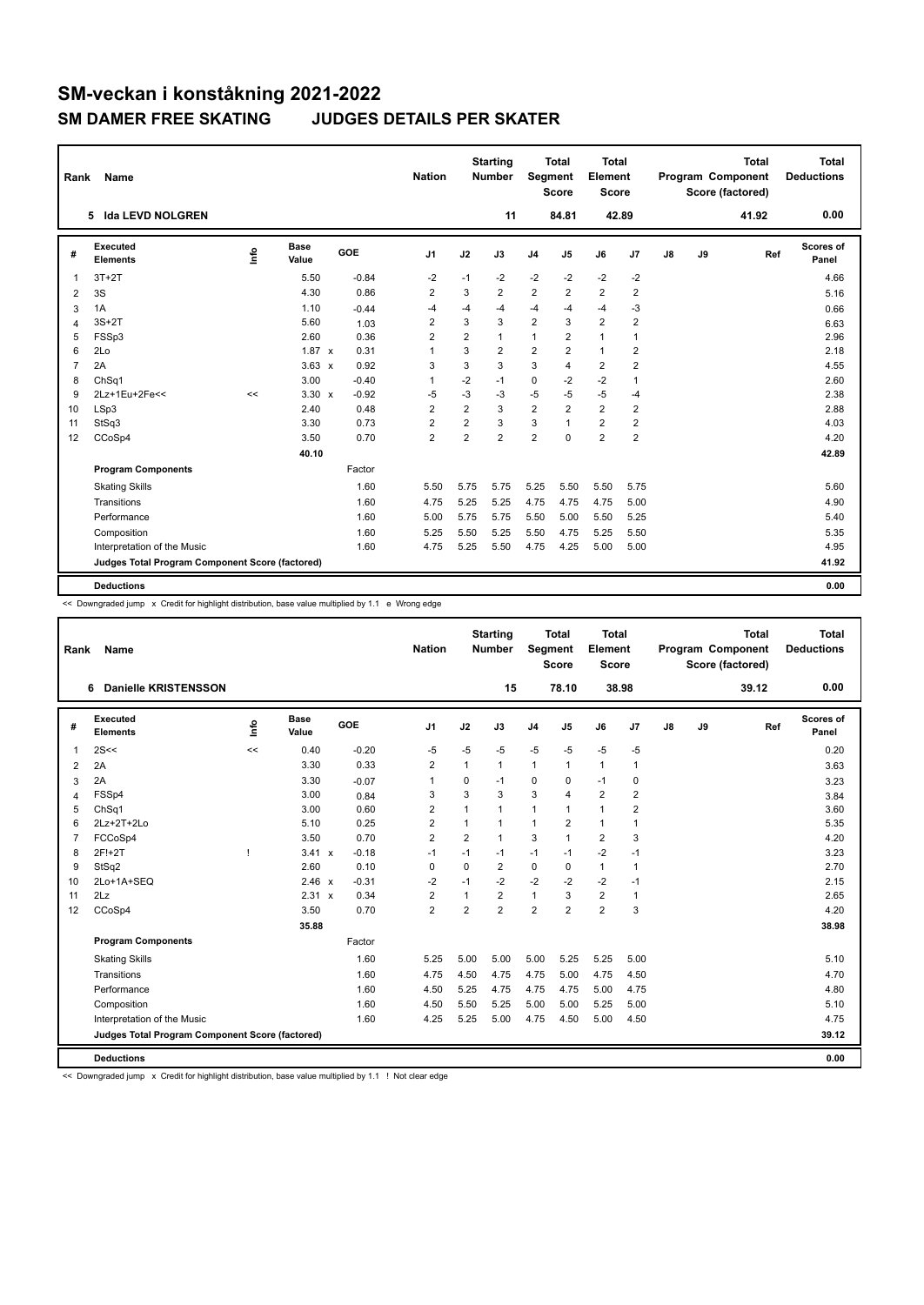| Rank           | <b>Name</b>                                     |      | <b>Nation</b>         |         | <b>Starting</b><br><b>Number</b> | Segment        | <b>Total</b><br><b>Score</b> | <b>Total</b><br>Element<br><b>Score</b> |                         |              |                | <b>Total</b><br>Program Component<br>Score (factored) | Total<br><b>Deductions</b> |       |                           |
|----------------|-------------------------------------------------|------|-----------------------|---------|----------------------------------|----------------|------------------------------|-----------------------------------------|-------------------------|--------------|----------------|-------------------------------------------------------|----------------------------|-------|---------------------------|
|                | 7 Anita ÖSTLUND                                 |      |                       |         |                                  |                | 13                           |                                         | 75.19                   |              | 34.23          |                                                       |                            | 42.96 | $-2.00$                   |
| #              | Executed<br><b>Elements</b>                     | ١nfo | <b>Base</b><br>Value  | GOE     | J <sub>1</sub>                   | J2             | J3                           | J <sub>4</sub>                          | J5                      | J6           | J7             | $\mathsf{J}8$                                         | J9                         | Ref   | <b>Scores of</b><br>Panel |
| $\overline{1}$ | 2Lo                                             |      | 1.70                  | 0.27    | $\mathbf{1}$                     | $\overline{2}$ | 2                            | $\overline{2}$                          | $\overline{2}$          | 0            | $\overline{1}$ |                                                       |                            |       | 1.97                      |
| 2              | $2A+3T$                                         |      | 7.50                  | $-0.17$ | $\mathbf 0$                      | 1              | $-1$                         | $\mathbf 0$                             | $\Omega$                | $-1$         | $-1$           |                                                       |                            |       | 7.33                      |
| 3              | 3T                                              |      | 4.20                  | 0.42    | 1                                | 1              | 1                            | $\mathbf{1}$                            | $\overline{\mathbf{c}}$ | $\mathbf{1}$ | $\mathbf{1}$   |                                                       |                            |       | 4.62                      |
| $\overline{4}$ | 2F                                              |      | 1.80                  | 0.07    | $\mathbf{1}$                     | $\Omega$       | $\Omega$                     | $\mathbf 0$                             | $\mathbf{1}$            | $\mathbf{1}$ | $\mathbf 0$    |                                                       |                            |       | 1.87                      |
| 5              | FSSp3                                           |      | 2.60                  | 0.21    | $\mathbf 0$                      | $\overline{2}$ | $-1$                         | $\overline{2}$                          | $\overline{2}$          | 0            | $\mathbf 0$    |                                                       |                            |       | 2.81                      |
| 6              | 2S                                              |      | $1.43 \times$         | $-0.13$ | 0                                | $-1$           | $-2$                         | 0                                       | $-1$                    | $-2$         | $-1$           |                                                       |                            |       | 1.30                      |
| $\overline{7}$ | 2S                                              |      | $1.43 \times$         | 0.03    | $\overline{1}$                   | $\Omega$       | 0                            | 0                                       | 2                       | $\Omega$     | 0              |                                                       |                            |       | 1.46                      |
| 8              | Ch <sub>Sq1</sub>                               |      | 3.00                  | $-1.30$ | $-1$                             | $-3$           | $-3$                         | $-2$                                    | $-3$                    | $-3$         | $-2$           |                                                       |                            |       | 1.70                      |
| 9              | 2A                                              |      | $3.63 \times$         | 0.20    | $\mathbf{1}$                     | $\Omega$       | $\Omega$                     | $\mathbf{1}$                            | 1                       | $\mathbf{1}$ | $\mathbf 0$    |                                                       |                            |       | 3.83                      |
| 10             | CCoSp3V                                         |      | 2.25                  | 0.09    | $\mathbf{1}$                     | 0              | $\Omega$                     | $\mathbf{1}$                            | 0                       | $-1$         | $\mathbf{1}$   |                                                       |                            |       | 2.34                      |
| 11             | StSq2                                           |      | 2.60                  | $-0.10$ | 0                                | $-1$           | $-1$                         | $-2$                                    | $\mathbf{1}$            | $-1$         | $\mathbf{1}$   |                                                       |                            |       | 2.50                      |
| 12             | LSp3                                            |      | 2.40                  | 0.10    | $\mathbf{1}$                     | $\Omega$       | $-1$                         | $\Omega$                                | $\mathbf{1}$            | $\Omega$     | $\mathbf{1}$   |                                                       |                            |       | 2.50                      |
|                |                                                 |      | 34.54                 |         |                                  |                |                              |                                         |                         |              |                |                                                       |                            |       | 34.23                     |
|                | <b>Program Components</b>                       |      |                       | Factor  |                                  |                |                              |                                         |                         |              |                |                                                       |                            |       |                           |
|                | <b>Skating Skills</b>                           |      |                       | 1.60    | 6.00                             | 5.50           | 4.75                         | 5.50                                    | 6.00                    | 6.00         | 6.75           |                                                       |                            |       | 5.80                      |
|                | Transitions                                     |      |                       | 1.60    | 5.75                             | 5.50           | 4.50                         | 4.75                                    | 5.00                    | 5.25         | 6.00           |                                                       |                            |       | 5.25                      |
|                | Performance                                     |      |                       | 1.60    | 5.50                             | 5.25           | 4.75                         | 4.75                                    | 4.50                    | 5.50         | 6.25           |                                                       |                            |       | 5.15                      |
|                | Composition                                     |      |                       | 1.60    | 5.75                             | 6.00           | 5.25                         | 4.75                                    | 5.25                    | 5.75         | 6.50           |                                                       |                            |       | 5.60                      |
|                | Interpretation of the Music                     |      |                       | 1.60    | 5.50                             | 5.00           | 4.75                         | 4.75                                    | 4.75                    | 5.25         | 6.25           |                                                       |                            |       | 5.05                      |
|                | Judges Total Program Component Score (factored) |      |                       |         |                                  |                |                              |                                         |                         |              |                |                                                       |                            |       | 42.96                     |
|                | <b>Deductions</b>                               |      | Time violation: -1.00 |         |                                  |                |                              | Falls: -1.00(1)                         |                         |              |                |                                                       |                            |       | $-2.00$                   |

x Credit for highlight distribution, base value multiplied by 1.1

| Rank           | Name                                            |       |                 |         | <b>Nation</b>  |                | <b>Starting</b><br><b>Number</b> | Segment        | <b>Total</b><br><b>Score</b> | <b>Total</b><br>Element<br>Score |                |    |    | <b>Total</b><br>Program Component<br>Score (factored) | <b>Total</b><br><b>Deductions</b> |
|----------------|-------------------------------------------------|-------|-----------------|---------|----------------|----------------|----------------------------------|----------------|------------------------------|----------------------------------|----------------|----|----|-------------------------------------------------------|-----------------------------------|
|                | <b>Katariina AHTI</b><br>8                      |       |                 |         |                |                | 8                                |                | 74.92                        |                                  | 39.52          |    |    | 36.40                                                 | $-1.00$                           |
| #              | Executed<br><b>Elements</b>                     | ١m    | Base<br>Value   | GOE     | J <sub>1</sub> | J2             | J3                               | J <sub>4</sub> | J <sub>5</sub>               | J6                               | J <sub>7</sub> | J8 | J9 | Ref                                                   | Scores of<br>Panel                |
| $\mathbf{1}$   | 2A+1Eu+2F                                       |       | 5.60            | 0.13    | $\mathbf 1$    | 0              | $\mathbf{1}$                     | $\mathbf 0$    | 0                            | $\mathbf 0$                      | $\overline{1}$ |    |    |                                                       | 5.73                              |
| 2              | 2A                                              |       | 3.30            | $-0.46$ | 0              | $-1$           | $-1$                             | $-2$           | $-2$                         | $-2$                             | $-1$           |    |    |                                                       | 2.84                              |
| 3              | ChSq1                                           |       | 3.00            | 0.30    | 0              | 0              | 0                                | $\overline{2}$ | 1                            | $\mathbf{1}$                     | $\mathbf{1}$   |    |    |                                                       | 3.30                              |
| $\overline{4}$ | 3S<                                             | $\,<$ | 3.44            | $-0.69$ | $-2$           | $-2$           | $-2$                             | $-2$           | -3                           | $-2$                             | $-2$           |    |    |                                                       | 2.75                              |
| 5              | CCoSp4                                          |       | 3.50            | 0.07    | $\Omega$       | $\Omega$       | $-1$                             | $\overline{2}$ | 1                            | $\Omega$                         | $\Omega$       |    |    |                                                       | 3.57                              |
| 6              | $2Lo+2T$                                        |       | 3.00            | 0.17    | $\overline{2}$ | 1              | 1                                | $\mathbf 0$    | 1                            | $\mathbf{1}$                     | $\overline{1}$ |    |    |                                                       | 3.17                              |
| $\overline{7}$ | $2Lz+2T$                                        |       | 3.40            | 0.04    | 0              | 0              | 0                                | 0              | $\mathbf{1}$                 | 0                                | $\overline{1}$ |    |    |                                                       | 3.44                              |
| 8              | FCCoSp4                                         |       | 3.50            | $-0.14$ | $\mathbf{1}$   | $-1$           | $-2$                             | $\mathbf{1}$   | $-1$                         | $\Omega$                         | $-1$           |    |    |                                                       | 3.36                              |
| 9              | 2Lz                                             |       | 2.31 x          | 0.21    | 1              | 1              | 1                                | $\mathbf 0$    | $\overline{2}$               | $\mathbf{1}$                     | $\overline{1}$ |    |    |                                                       | 2.52                              |
| 10             | 2F                                              |       | $1.98 \times$   | 0.14    | 1              | $\overline{1}$ | 0                                | $\mathbf{1}$   | $\overline{2}$               | $\Omega$                         | $\overline{1}$ |    |    |                                                       | 2.12                              |
| 11             | StSq3                                           |       | 3.30            | 0.40    | $\mathbf{1}$   | $\overline{ }$ | $\overline{2}$                   | $\overline{2}$ | 1                            | $\mathbf{1}$                     | $\overline{1}$ |    |    |                                                       | 3.70                              |
| 12             | LSp4                                            |       | 2.70            | 0.32    | $\mathbf{1}$   | $\mathbf{1}$   | 0                                | $\overline{2}$ | $\overline{2}$               | $\mathbf 0$                      | $\overline{2}$ |    |    |                                                       | 3.02                              |
|                |                                                 |       | 39.03           |         |                |                |                                  |                |                              |                                  |                |    |    |                                                       | 39.52                             |
|                | <b>Program Components</b>                       |       |                 | Factor  |                |                |                                  |                |                              |                                  |                |    |    |                                                       |                                   |
|                | <b>Skating Skills</b>                           |       |                 | 1.60    | 5.00           | 4.75           | 4.50                             | 4.50           | 4.75                         | 4.50                             | 4.25           |    |    |                                                       | 4.60                              |
|                | Transitions                                     |       |                 | 1.60    | 4.50           | 4.50           | 4.50                             | 4.50           | 4.50                         | 4.00                             | 4.00           |    |    |                                                       | 4.40                              |
|                | Performance                                     |       |                 | 1.60    | 4.75           | 4.75           | 4.50                             | 4.75           | 5.00                         | 4.50                             | 4.25           |    |    |                                                       | 4.65                              |
|                | Composition                                     |       |                 | 1.60    | 4.50           | 5.00           | 4.50                             | 4.50           | 4.75                         | 4.50                             | 4.50           |    |    |                                                       | 4.55                              |
|                | Interpretation of the Music                     |       |                 | 1.60    | 4.50           | 4.75           | 4.75                             | 4.50           | 4.75                         | 4.25                             | 4.00           |    |    |                                                       | 4.55                              |
|                | Judges Total Program Component Score (factored) |       |                 |         |                |                |                                  |                |                              |                                  |                |    |    |                                                       | 36.40                             |
|                | <b>Deductions</b>                               |       | Time violation: | $-1.00$ |                |                |                                  |                |                              |                                  |                |    |    |                                                       | $-1.00$                           |

< Under-rotated jump x Credit for highlight distribution, base value multiplied by 1.1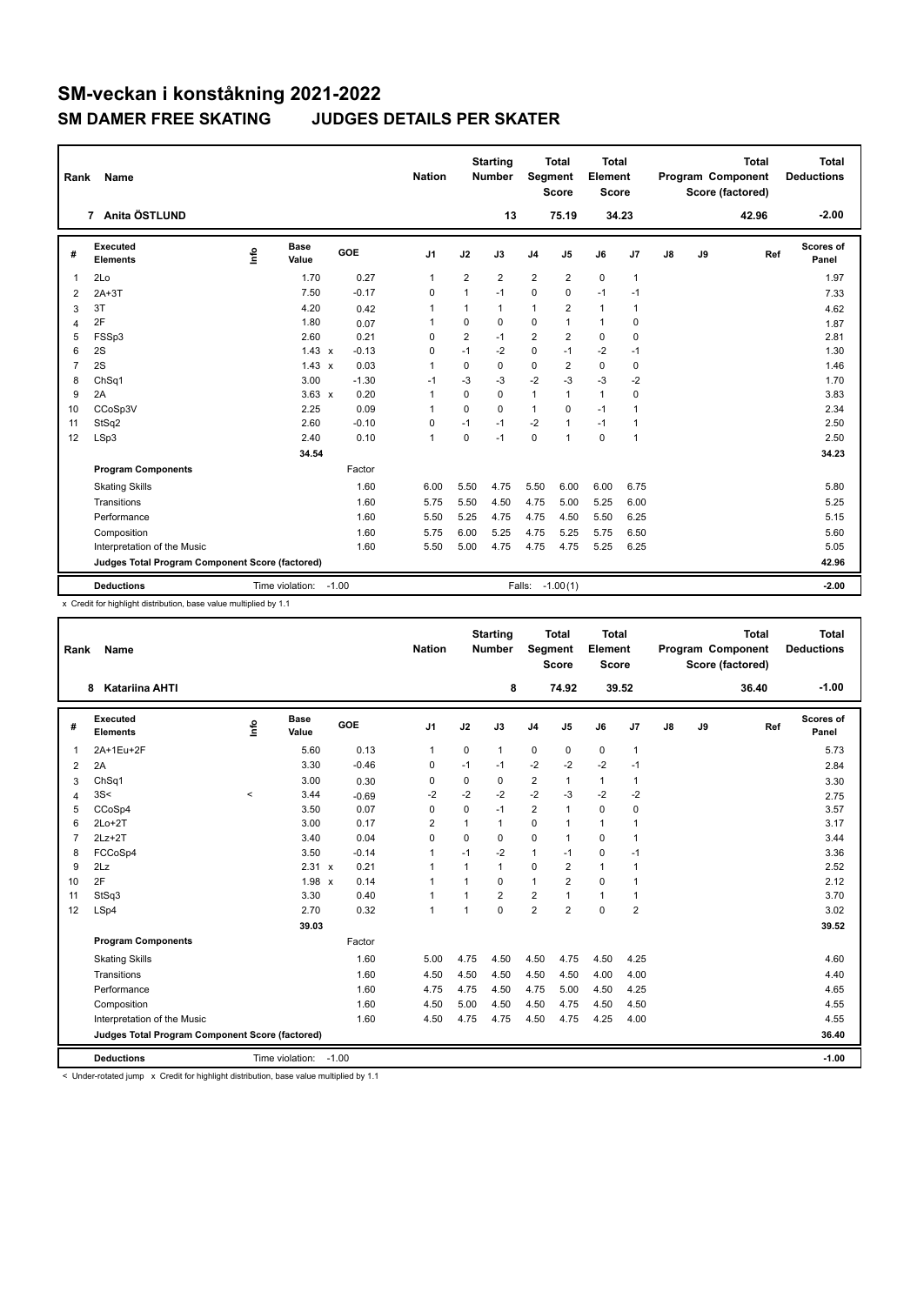| Rank           | <b>Name</b>                                     |      |                      |            | <b>Nation</b> |                | <b>Starting</b><br><b>Number</b> | Segment        | <b>Total</b><br><b>Score</b> | Total<br>Element<br><b>Score</b> |                |    |    | <b>Total</b><br>Program Component<br>Score (factored) | Total<br><b>Deductions</b> |
|----------------|-------------------------------------------------|------|----------------------|------------|---------------|----------------|----------------------------------|----------------|------------------------------|----------------------------------|----------------|----|----|-------------------------------------------------------|----------------------------|
|                | <b>Elio LETTERKRANTZ</b><br>9                   |      |                      |            |               |                | 9                                |                | 73.31                        |                                  | 36.59          |    |    | 36.72                                                 | 0.00                       |
| #              | <b>Executed</b><br><b>Elements</b>              | ١rfo | <b>Base</b><br>Value | <b>GOE</b> | J1            | J2             | J3                               | J <sub>4</sub> | J5                           | J6                               | J7             | J8 | J9 | Ref                                                   | <b>Scores of</b><br>Panel  |
| $\mathbf 1$    | 2A                                              |      | 3.30                 | 0.00       | 0             | 0              | 0                                | 0              | 0                            | $-1$                             | $\mathbf{1}$   |    |    |                                                       | 3.30                       |
| 2              | 2A                                              |      | 3.30                 | $-1.06$    | $-3$          | -3             | -3                               | $-4$           | -3                           | $-4$                             | -3             |    |    |                                                       | 2.24                       |
| 3              | 3Sq                                             | q    | 4.30                 | $-2.15$    | -5            | $-5$           | $-5$                             | $-5$           | $-5$                         | $-5$                             | $-5$           |    |    |                                                       | 2.15                       |
| 4              | LSp3                                            |      | 2.40                 | 0.38       | $\mathbf{1}$  | $\mathbf{1}$   | 3                                | $\overline{2}$ | $\overline{2}$               | 1                                | $\overline{2}$ |    |    |                                                       | 2.78                       |
| 5              | ChSq1                                           |      | 3.00                 | 1.00       | 1             | $\overline{2}$ | 3                                | $\mathbf 0$    | $\overline{2}$               | $\overline{2}$                   | 3              |    |    |                                                       | 4.00                       |
| 6              | $2Lz+2Lo$                                       |      | 3.80                 | 0.29       | 3             | $\mathbf{1}$   | $\overline{\mathbf{c}}$          | $\mathbf{1}$   | 2                            | 1                                | $\mathbf{1}$   |    |    |                                                       | 4.09                       |
| $\overline{7}$ | 2F!                                             |      | 1.98 x               | $-0.47$    | $-3$          | $-2$           | $-2$                             | $-3$           | $-3$                         | $-3$                             | $-2$           |    |    |                                                       | 1.51                       |
| 8              | FCCoSp3                                         |      | 3.00                 | $-0.12$    | 0             | $-1$           | $-1$                             | $\mathbf 0$    | $-2$                         | $\mathbf 0$                      | $\mathbf{1}$   |    |    |                                                       | 2.88                       |
| 9              | 2Lz+2T+2Lo                                      |      | 5.61<br>$\mathbf{x}$ | $-0.25$    | $\mathbf 0$   | $-1$           | $-1$                             | $-1$           | $-2$                         | $-2$                             | $-1$           |    |    |                                                       | 5.36                       |
| 10             | 2F!                                             | H    | 1.98 x               | $-0.22$    | $-2$          | $-1$           | $-1$                             | $-1$           | $-2$                         | $-1$                             | $\mathbf 0$    |    |    |                                                       | 1.76                       |
| 11             | CCoSp4                                          |      | 3.50                 | 0.21       | $\mathbf{1}$  | $\mathbf{1}$   | 0                                | $\mathbf 0$    | $\mathbf{1}$                 | 0                                | $\mathbf{1}$   |    |    |                                                       | 3.71                       |
| 12             | StSq2                                           |      | 2.60                 | 0.21       | $\mathbf{1}$  | $\overline{2}$ | 1                                | $-1$           | $\Omega$                     | $\mathbf{1}$                     | $\mathbf{1}$   |    |    |                                                       | 2.81                       |
|                |                                                 |      | 38.77                |            |               |                |                                  |                |                              |                                  |                |    |    |                                                       | 36.59                      |
|                | <b>Program Components</b>                       |      |                      | Factor     |               |                |                                  |                |                              |                                  |                |    |    |                                                       |                            |
|                | <b>Skating Skills</b>                           |      |                      | 1.60       | 4.50          | 4.75           | 4.75                             | 4.50           | 4.25                         | 4.75                             | 4.50           |    |    |                                                       | 4.60                       |
|                | Transitions                                     |      |                      | 1.60       | 4.50          | 4.50           | 4.50                             | 4.25           | 4.25                         | 4.25                             | 4.00           |    |    |                                                       | 4.35                       |
|                | Performance                                     |      |                      | 1.60       | 4.75          | 5.25           | 4.75                             | 4.50           | 4.50                         | 4.50                             | 4.25           |    |    |                                                       | 4.60                       |
|                | Composition                                     |      |                      | 1.60       | 5.00          | 5.00           | 5.00                             | 4.25           | 5.00                         | 4.75                             | 4.25           |    |    |                                                       | 4.80                       |
|                | Interpretation of the Music                     |      |                      | 1.60       | 4.75          | 5.00           | 4.75                             | 4.25           | 4.75                         | 4.50                             | 4.00           |    |    |                                                       | 4.60                       |
|                | Judges Total Program Component Score (factored) |      |                      |            |               |                |                                  |                |                              |                                  |                |    |    |                                                       | 36.72                      |
|                | <b>Deductions</b>                               |      |                      |            |               |                |                                  |                |                              |                                  |                |    |    |                                                       | 0.00                       |

x Credit for highlight distribution, base value multiplied by 1.1 ! Not clear edge q Jump landed on the quarter

| Rank           | <b>Name</b>                                     |      |                      |         | <b>Nation</b>           |                         | <b>Starting</b><br><b>Number</b> |                | <b>Total</b><br>Segment<br><b>Score</b> | Total<br>Element<br><b>Score</b> |                         |               |    | <b>Total</b><br>Program Component<br>Score (factored) | <b>Total</b><br><b>Deductions</b> |
|----------------|-------------------------------------------------|------|----------------------|---------|-------------------------|-------------------------|----------------------------------|----------------|-----------------------------------------|----------------------------------|-------------------------|---------------|----|-------------------------------------------------------|-----------------------------------|
|                | <b>Alice NYMAN</b><br>10                        |      |                      |         |                         |                         | $\overline{7}$                   |                | 73.17                                   |                                  | 34.69                   |               |    | 38.48                                                 | 0.00                              |
| #              | <b>Executed</b><br><b>Elements</b>              | ١mfo | <b>Base</b><br>Value | GOE     | J <sub>1</sub>          | J2                      | J3                               | J <sub>4</sub> | J5                                      | J6                               | J7                      | $\mathsf{J}8$ | J9 | Ref                                                   | Scores of<br>Panel                |
| $\mathbf{1}$   | 1A                                              |      | 1.10                 | 0.18    | $\overline{2}$          | $\overline{\mathbf{c}}$ | 2                                | $\mathbf{1}$   | 3                                       | $\mathbf{1}$                     | 1                       |               |    |                                                       | 1.28                              |
| $\overline{2}$ | 2S+2T+2Lo                                       |      | 4.30                 | 0.24    | $\overline{2}$          | $\mathbf{1}$            | 3                                | $\overline{2}$ | $\mathbf{1}$                            | $\mathbf{1}$                     | 1                       |               |    |                                                       | 4.54                              |
| 3              | $2Lz!+2Lo$                                      |      | 3.80                 | $-0.29$ | $-2$                    | $-1$                    | $-1$                             | $-1$           | $-2$                                    | $-2$                             | $-1$                    |               |    |                                                       | 3.51                              |
| $\overline{4}$ | FCSSp4                                          |      | 3.00                 | 0.48    | $\overline{2}$          | $\overline{2}$          | $\Omega$                         | $\overline{2}$ | $\overline{2}$                          | $\mathbf{1}$                     | 1                       |               |    |                                                       | 3.48                              |
| 5              | $2F+2T$                                         |      | 3.10                 | 0.32    | $\overline{2}$          | $\mathbf{1}$            | 3                                | $\overline{2}$ | $\overline{2}$                          | $\overline{2}$                   | $\mathbf{1}$            |               |    |                                                       | 3.42                              |
| 6              | 2Lze                                            | e    | 1.68                 | $-0.37$ | $-2$                    | $-2$                    | $-2$                             | $-3$           | 1                                       | $-4$                             | $-2$                    |               |    |                                                       | 1.31                              |
| $\overline{7}$ | CCoSp3                                          |      | 3.00                 | 0.30    | $\Omega$                | $\mathbf{1}$            | $\mathbf{1}$                     | $\mathbf{1}$   | $\mathbf{1}$                            | $\overline{2}$                   | 1                       |               |    |                                                       | 3.30                              |
| 8              | ChSq1                                           |      | 3.00                 | 0.60    | $\overline{1}$          | $\mathbf{1}$            | $\overline{2}$                   | $\mathbf{1}$   | $\Omega$                                | $\mathbf{1}$                     | 2                       |               |    |                                                       | 3.60                              |
| 9              | 2F                                              |      | 1.98 x               | 0.18    | $\Omega$                | $\overline{2}$          | $\overline{2}$                   | 0              | $\mathbf{1}$                            | $\mathbf{1}$                     | 1                       |               |    |                                                       | 2.16                              |
| 10             | StSq3                                           |      | 3.30                 | 0.66    | $\overline{2}$          | $\overline{2}$          | 3                                | $\overline{2}$ | $\overline{2}$                          | $\overline{2}$                   | $\overline{\mathbf{c}}$ |               |    |                                                       | 3.96                              |
| 11             | 2S                                              |      | $1.43 \times$        | 0.16    | $\overline{\mathbf{c}}$ | 1                       | 1                                | 0              | $\overline{2}$                          | $\mathbf{1}$                     | 1                       |               |    |                                                       | 1.59                              |
| 12             | LSp3                                            |      | 2.40                 | 0.14    | $\overline{1}$          | $\Omega$                | $\Omega$                         | $\mathbf{1}$   | $\Omega$                                | $\mathbf{1}$                     | $\mathbf{1}$            |               |    |                                                       | 2.54                              |
|                |                                                 |      | 32.09                |         |                         |                         |                                  |                |                                         |                                  |                         |               |    |                                                       | 34.69                             |
|                | <b>Program Components</b>                       |      |                      | Factor  |                         |                         |                                  |                |                                         |                                  |                         |               |    |                                                       |                                   |
|                | <b>Skating Skills</b>                           |      |                      | 1.60    | 4.75                    | 4.50                    | 5.50                             | 4.75           | 4.75                                    | 4.75                             | 4.75                    |               |    |                                                       | 4.75                              |
|                | Transitions                                     |      |                      | 1.60    | 4.75                    | 4.50                    | 5.50                             | 4.50           | 4.50                                    | 4.50                             | 4.50                    |               |    |                                                       | 4.55                              |
|                | Performance                                     |      |                      | 1.60    | 5.00                    | 5.00                    | 6.00                             | 4.50           | 4.75                                    | 4.75                             | 4.75                    |               |    |                                                       | 4.85                              |
|                | Composition                                     |      |                      | 1.60    | 5.00                    | 4.75                    | 6.25                             | 5.00           | 4.75                                    | 5.00                             | 5.00                    |               |    |                                                       | 4.95                              |
|                | Interpretation of the Music                     |      |                      | 1.60    | 5.25                    | 4.75                    | 6.00                             | 5.00           | 4.50                                    | 5.00                             | 4.75                    |               |    |                                                       | 4.95                              |
|                | Judges Total Program Component Score (factored) |      |                      |         |                         |                         |                                  |                |                                         |                                  |                         |               |    |                                                       | 38.48                             |
|                | <b>Deductions</b>                               |      |                      |         |                         |                         |                                  |                |                                         |                                  |                         |               |    |                                                       | 0.00                              |

x Credit for highlight distribution, base value multiplied by 1.1 e Wrong edge ! Not clear edge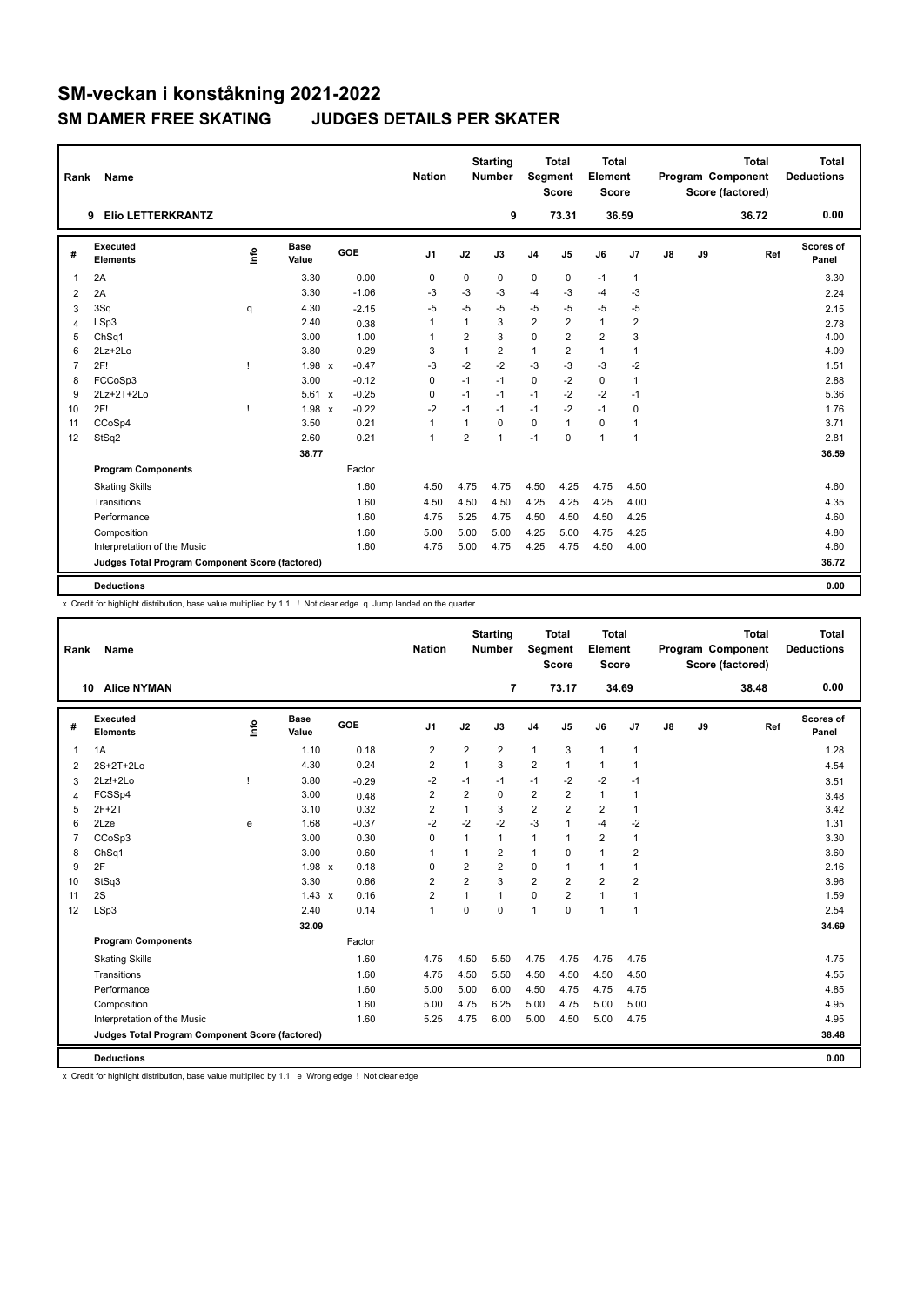| Rank           | <b>Name</b>                                     |         |                      |            | <b>Nation</b>  |                | <b>Starting</b><br><b>Number</b> | Segment        | <b>Total</b><br><b>Score</b> | Total<br>Element<br><b>Score</b> |              |               |    | <b>Total</b><br>Program Component<br>Score (factored) | Total<br><b>Deductions</b> |
|----------------|-------------------------------------------------|---------|----------------------|------------|----------------|----------------|----------------------------------|----------------|------------------------------|----------------------------------|--------------|---------------|----|-------------------------------------------------------|----------------------------|
|                | <b>Frida SANDGREN</b><br>11                     |         |                      |            |                |                | 14                               |                | 70.92                        |                                  | 35.96        |               |    | 36.96                                                 | $-2.00$                    |
| #              | Executed<br><b>Elements</b>                     | ۱nfo    | <b>Base</b><br>Value | GOE        | J <sub>1</sub> | J2             | J3                               | J <sub>4</sub> | J5                           | J6                               | J7           | $\mathsf{J}8$ | J9 | Ref                                                   | Scores of<br>Panel         |
| $\mathbf{1}$   | 3S+2T+2Lo                                       |         | 7.30                 | 0.43       | $\overline{2}$ | $\mathbf{1}$   | $\mathbf{1}$                     | $\mathbf{1}$   | 1                            | 0                                | $\mathbf{1}$ |               |    |                                                       | 7.73                       |
| $\overline{2}$ | 3S                                              |         | 4.30                 | $-2.15$    | -5             | $-5$           | $-5$                             | $-5$           | $-5$                         | $-5$                             | $-5$         |               |    |                                                       | 2.15                       |
| 3              | 3T<                                             | $\prec$ | 3.36                 | $-1.68$    | -5             | $-5$           | $-5$                             | $-5$           | $-5$                         | $-5$                             | $-5$         |               |    |                                                       | 1.68                       |
| 4              | 1A                                              |         | 1.10                 | $-0.51$    | -5             | $-4$           | $-5$                             | $-4$           | $-4$                         | $-5$                             | $-5$         |               |    |                                                       | 0.59                       |
| 5              | FCCoSp4                                         |         | 3.50                 | 0.56       | $\overline{2}$ | $\overline{2}$ | $\overline{2}$                   | $\overline{2}$ | 1                            | $\mathbf{1}$                     | 1            |               |    |                                                       | 4.06                       |
| 6              | 2A                                              |         | $3.63 \times$        | 0.46       | 1              | 3              | $\overline{2}$                   | $\mathbf{1}$   | $\overline{2}$               | $\Omega$                         | $\mathbf{1}$ |               |    |                                                       | 4.09                       |
| $\overline{7}$ | $1A+2Lo$                                        |         | $3.08 \times$        | 0.20       | $\Omega$       | $\overline{2}$ | $\overline{2}$                   | $\Omega$       | $\overline{2}$               | $\mathbf{1}$                     | $\mathbf 1$  |               |    |                                                       | 3.28                       |
| 8              | 2F!                                             |         | $1.98 \times$        | $-0.22$    | $-2$           | $-1$           | $-1$                             | $-1$           | 0                            | $-2$                             | $-1$         |               |    |                                                       | 1.76                       |
| 9              | StSq2                                           |         | 2.60                 | $-0.10$    | $\mathbf{1}$   | $-1$           | 1                                | $\mathbf 0$    | $\Omega$                     | $-2$                             | $-2$         |               |    |                                                       | 2.50                       |
| 10             | CCoSp4                                          |         | 3.50                 | 0.63       | $\overline{2}$ | $\overline{2}$ | $\overline{2}$                   | $\overline{2}$ | 3                            | $\mathbf{1}$                     | $\mathbf{1}$ |               |    |                                                       | 4.13                       |
| 11             | ChSq1                                           |         | 3.00                 | $-1.60$    | $\mathbf 0$    | $-3$           | $-4$                             | $-4$           | $-5$                         | $-2$                             | $-3$         |               |    |                                                       | 1.40                       |
| 12             | LSp3                                            |         | 2.40                 | 0.19       | $\mathbf{1}$   | $\overline{1}$ | $\mathbf 0$                      | $\overline{1}$ | $\overline{2}$               | $-2$                             | $\mathbf{1}$ |               |    |                                                       | 2.59                       |
|                |                                                 |         | 39.75                |            |                |                |                                  |                |                              |                                  |              |               |    |                                                       | 35.96                      |
|                | <b>Program Components</b>                       |         |                      | Factor     |                |                |                                  |                |                              |                                  |              |               |    |                                                       |                            |
|                | <b>Skating Skills</b>                           |         |                      | 1.60       | 5.00           | 5.00           | 4.50                             | 4.75           | 5.25                         | 4.75                             | 4.25         |               |    |                                                       | 4.80                       |
|                | Transitions                                     |         |                      | 1.60       | 4.50           | 4.75           | 4.50                             | 4.50           | 4.75                         | 4.25                             | 3.75         |               |    |                                                       | 4.50                       |
|                | Performance                                     |         |                      | 1.60       | 4.75           | 5.00           | 4.50                             | 4.50           | 4.75                         | 4.50                             | 4.00         |               |    |                                                       | 4.60                       |
|                | Composition                                     |         |                      | 1.60       | 4.75           | 4.75           | 4.75                             | 4.50           | 4.75                         | 4.75                             | 4.25         |               |    |                                                       | 4.70                       |
|                | Interpretation of the Music                     |         |                      | 1.60       | 4.50           | 4.50           | 4.50                             | 4.50           | 4.50                         | 4.50                             | 3.75         |               |    |                                                       | 4.50                       |
|                | Judges Total Program Component Score (factored) |         |                      |            |                |                |                                  |                |                              |                                  |              |               |    |                                                       | 36.96                      |
|                | <b>Deductions</b>                               |         | Falls:               | $-2.00(2)$ |                |                |                                  |                |                              |                                  |              |               |    |                                                       | $-2.00$                    |

< Under-rotated jump x Credit for highlight distribution, base value multiplied by 1.1 ! Not clear edge

| Rank           | Name                                            |     |                      |            | <b>Nation</b>  |                | <b>Starting</b><br><b>Number</b> | <b>Segment</b> | <b>Total</b><br><b>Score</b> | <b>Total</b><br>Element<br>Score |                |    |    | <b>Total</b><br>Program Component<br>Score (factored) | <b>Total</b><br><b>Deductions</b> |
|----------------|-------------------------------------------------|-----|----------------------|------------|----------------|----------------|----------------------------------|----------------|------------------------------|----------------------------------|----------------|----|----|-------------------------------------------------------|-----------------------------------|
|                | <b>Sofia ABRAHAMSSON</b><br>12                  |     |                      |            |                |                | $\mathbf{2}$                     |                | 70.25                        | 34.57                            |                |    |    | 35.68                                                 | 0.00                              |
| #              | Executed<br><b>Elements</b>                     | ١f٥ | <b>Base</b><br>Value | <b>GOE</b> | J <sub>1</sub> | J2             | J3                               | J <sub>4</sub> | J5                           | J6                               | J <sub>7</sub> | J8 | J9 | Ref                                                   | <b>Scores of</b><br>Panel         |
| 1              | 2A                                              |     | 3.30                 | 0.26       | 0              | 1              | 1                                | $\mathbf 0$    | $\mathbf{1}$                 | $\mathbf{1}$                     | $\overline{1}$ |    |    |                                                       | 3.56                              |
| 2              | 2F+1Eu+2F                                       |     | 4.10                 | 0.14       | 0              | 1              | $\overline{\mathbf{c}}$          | $\mathbf 0$    | $\overline{2}$               | 0                                | $\mathbf{1}$   |    |    |                                                       | 4.24                              |
| 3              | 2S                                              |     | 1.30                 | 0.16       | 1              | $\overline{2}$ | 1                                | $\mathbf 0$    | $\overline{2}$               | $\overline{\mathbf{c}}$          | 0              |    |    |                                                       | 1.46                              |
| 4              | ChSq1                                           |     | 3.00                 | 0.70       | 2              | 1              | 0                                | $\mathbf{1}$   | 3                            | $\overline{2}$                   | $\overline{1}$ |    |    |                                                       | 3.70                              |
| 5              | 1A                                              |     | 1.10                 | 0.09       | $\mathbf{1}$   | $\Omega$       | $\overline{2}$                   | 0              | $\mathbf{1}$                 | $\mathbf{1}$                     | $\overline{1}$ |    |    |                                                       | 1.19                              |
| 6              | CCoSp4                                          |     | 3.50                 | 0.42       | $\overline{1}$ | 1              | 0                                | $\mathbf{1}$   | 2                            | $\overline{\mathbf{c}}$          | $\mathbf{1}$   |    |    |                                                       | 3.92                              |
| $\overline{7}$ | $2$ Lze $+2$ T                                  | e   | $3.28 \times$        | $-0.44$    | -2             | $-2$           | $-2$                             | $-3$           | $-3$                         | $-3$                             | -3             |    |    |                                                       | 2.84                              |
| 8              | 2Lo                                             |     | $1.87 \times$        | 0.27       | $\overline{2}$ | $\mathbf{1}$   | $\overline{2}$                   | $\mathbf{1}$   | $\overline{2}$               | $\overline{2}$                   | $\mathbf 0$    |    |    |                                                       | 2.14                              |
| 9              | FSSp3                                           |     | 2.60                 | 0.10       | $\Omega$       | $\Omega$       | $\Omega$                         | $\overline{2}$ | 1                            | $\mathbf{1}$                     | $\mathbf 0$    |    |    |                                                       | 2.70                              |
| 10             | StSq2                                           |     | 2.60                 | 0.21       | 0              | 1              | 1                                | $-1$           | $\mathbf{1}$                 | $\mathbf{1}$                     | $\overline{1}$ |    |    |                                                       | 2.81                              |
| 11             | $2Lo+2T$                                        |     | $3.30 \times$        | $-0.07$    | 0              | $-1$           | $-1$                             | 0              | $-1$                         | 0                                | 0              |    |    |                                                       | 3.23                              |
| 12             | LSp3                                            |     | 2.40                 | 0.38       | $\mathbf{1}$   | 1              | $\overline{2}$                   | $\overline{2}$ | $\overline{2}$               | $\overline{2}$                   | $\overline{1}$ |    |    |                                                       | 2.78                              |
|                |                                                 |     | 32.35                |            |                |                |                                  |                |                              |                                  |                |    |    |                                                       | 34.57                             |
|                | <b>Program Components</b>                       |     |                      | Factor     |                |                |                                  |                |                              |                                  |                |    |    |                                                       |                                   |
|                | <b>Skating Skills</b>                           |     |                      | 1.60       | 4.25           | 4.25           | 4.25                             | 4.00           | 4.50                         | 4.50                             | 4.00           |    |    |                                                       | 4.25                              |
|                | Transitions                                     |     |                      | 1.60       | 4.00           | 4.25           | 4.25                             | 4.00           | 4.50                         | 4.25                             | 4.00           |    |    |                                                       | 4.15                              |
|                | Performance                                     |     |                      | 1.60       | 4.50           | 4.50           | 4.50                             | 4.25           | 5.00                         | 5.00                             | 4.25           |    |    |                                                       | 4.55                              |
|                | Composition                                     |     |                      | 1.60       | 4.50           | 4.75           | 4.50                             | 4.25           | 5.25                         | 4.75                             | 4.50           |    |    |                                                       | 4.60                              |
|                | Interpretation of the Music                     |     |                      | 1.60       | 4.25           | 5.00           | 4.75                             | 4.25           | 5.25                         | 5.25                             | 4.50           |    |    |                                                       | 4.75                              |
|                | Judges Total Program Component Score (factored) |     |                      |            |                |                |                                  |                |                              |                                  |                |    |    |                                                       | 35.68                             |
|                | <b>Deductions</b>                               |     |                      |            |                |                |                                  |                |                              |                                  |                |    |    |                                                       | 0.00                              |

x Credit for highlight distribution, base value multiplied by 1.1 e Wrong edge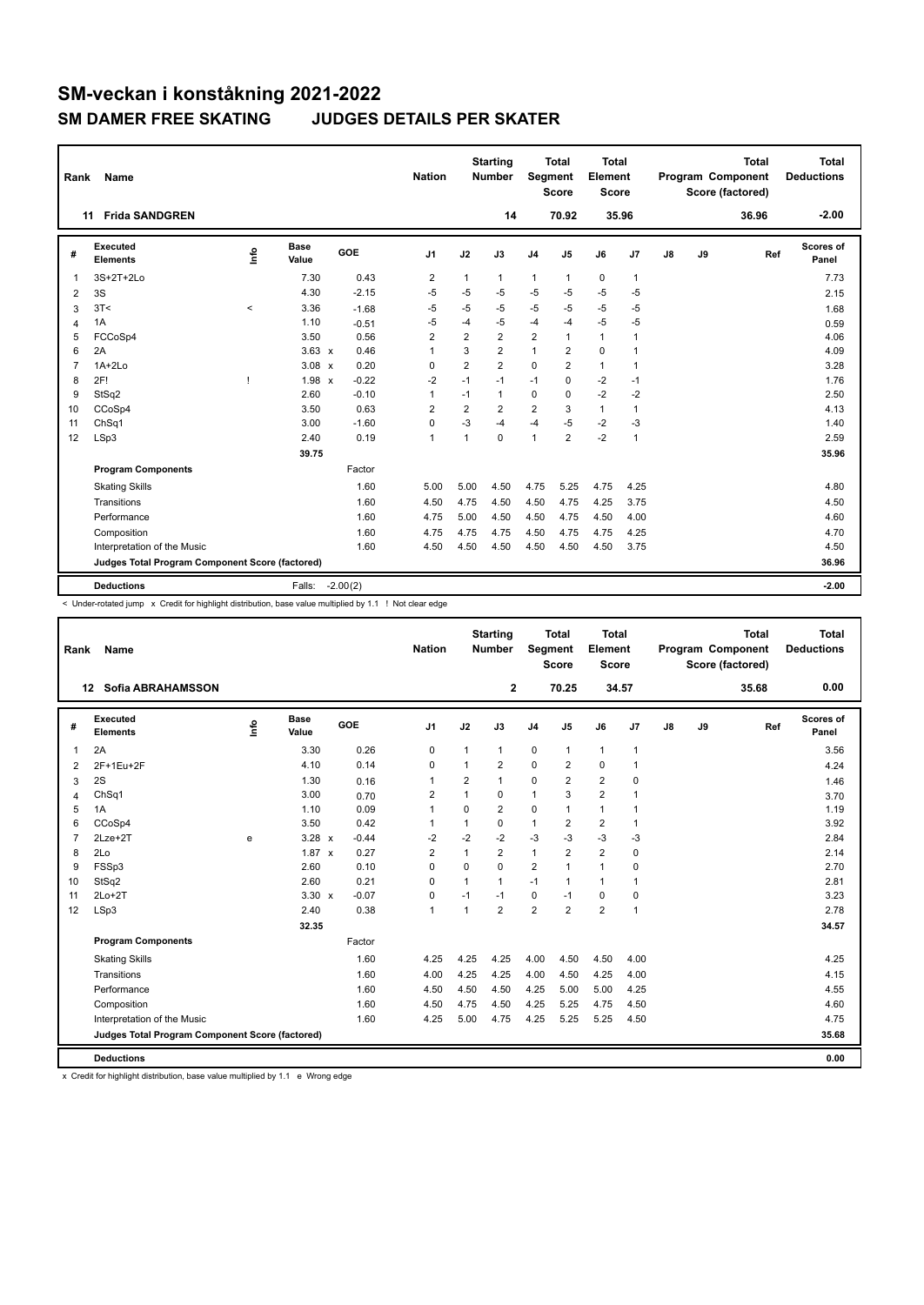| Rank           | <b>Name</b>                                     |      |                      |         | <b>Nation</b>  |                | <b>Starting</b><br><b>Number</b> | Segment                 | <b>Total</b><br><b>Score</b> | Total<br>Element<br><b>Score</b> |                |    |    | <b>Total</b><br>Program Component<br>Score (factored) | Total<br><b>Deductions</b> |
|----------------|-------------------------------------------------|------|----------------------|---------|----------------|----------------|----------------------------------|-------------------------|------------------------------|----------------------------------|----------------|----|----|-------------------------------------------------------|----------------------------|
|                | Saga SNÄLL<br>13                                |      |                      |         |                |                | 3                                |                         | 69.83                        | 33.91                            |                |    |    | 35.92                                                 | 0.00                       |
| #              | Executed<br><b>Elements</b>                     | ١rfo | <b>Base</b><br>Value | GOE     | J1             | J2             | J3                               | J <sub>4</sub>          | J5                           | J6                               | J7             | J8 | J9 | Ref                                                   | <b>Scores of</b><br>Panel  |
| $\overline{1}$ | 2Lz                                             |      | 2.10                 | 0.59    | $\overline{2}$ | 3              | 3                                | 3                       | 4                            | 3                                | $\mathbf{1}$   |    |    |                                                       | 2.69                       |
| 2              | FCCoSp4                                         |      | 3.50                 | 0.49    | $\overline{2}$ | $\overline{2}$ | 1                                | $\overline{2}$          | $\Omega$                     | $\mathbf{1}$                     | $\mathbf{1}$   |    |    |                                                       | 3.99                       |
| 3              | 2F+2T+2Lo                                       |      | 4.80                 | $-0.40$ | $-2$           | $-2$           | $-2$                             | $-2$                    | $-2$                         | $-3$                             | $-3$           |    |    |                                                       | 4.40                       |
| 4              | $2S+1L0$                                        |      | 1.80                 | $-0.03$ | 0              | 0              | 0                                | $\mathbf 0$             | $-1$                         | $-1$                             | 0              |    |    |                                                       | 1.77                       |
| 5              | 1A                                              |      | 1.10                 | 0.07    | $\mathbf{1}$   | $\mathbf{1}$   | 0                                | $\mathbf{1}$            | $\overline{2}$               | $\mathbf 0$                      | $\mathbf 0$    |    |    |                                                       | 1.17                       |
| 6              | StSq3                                           |      | 3.30                 | 0.26    | -1             | $\Omega$       | $\overline{\mathbf{c}}$          | $\overline{\mathbf{c}}$ | $\mathbf{1}$                 | $\mathbf 0$                      | 0              |    |    |                                                       | 3.56                       |
| $\overline{7}$ | ChSq1                                           |      | 3.00                 | 0.50    | 1              | 1              | $\overline{2}$                   | $\overline{2}$          | 0                            | $-1$                             | $\overline{1}$ |    |    |                                                       | 3.50                       |
| 8              | 2S                                              |      | $1.43 \times$        | 0.13    | $\mathbf{1}$   | 1              | 1                                | $\mathbf{1}$            | $\overline{2}$               | $\mathbf{1}$                     | 0              |    |    |                                                       | 1.56                       |
| 9              | $2Lz!+2T$                                       | 1    | 3.74<br>$\mathbf{x}$ | $-0.13$ | $-1$           | $-1$           | $-1$                             | $\mathbf 0$             | $\mathbf{1}$                 | $-1$                             | $\mathbf 0$    |    |    |                                                       | 3.61                       |
| 10             | 2F                                              |      | 1.98 x               | 0.00    | $\mathbf{1}$   | $\Omega$       | 0                                | $\mathbf 0$             | $\Omega$                     | 0                                | $\mathbf 0$    |    |    |                                                       | 1.98                       |
| 11             | CCoSp4                                          |      | 3.50                 | 0.28    | $\mathbf{1}$   | 1              | $-1$                             | $\mathbf{1}$            | 0                            | 1                                | $\overline{1}$ |    |    |                                                       | 3.78                       |
| 12             | LSp2                                            |      | 1.90                 | 0.00    | $\mathbf 0$    | $\Omega$       | $\Omega$                         | $\overline{1}$          | $\Omega$                     | $\Omega$                         | $\pmb{0}$      |    |    |                                                       | 1.90                       |
|                |                                                 |      | 32.15                |         |                |                |                                  |                         |                              |                                  |                |    |    |                                                       | 33.91                      |
|                | <b>Program Components</b>                       |      |                      | Factor  |                |                |                                  |                         |                              |                                  |                |    |    |                                                       |                            |
|                | <b>Skating Skills</b>                           |      |                      | 1.60    | 4.50           | 4.50           | 4.75                             | 5.00                    | 4.25                         | 4.25                             | 4.25           |    |    |                                                       | 4.45                       |
|                | Transitions                                     |      |                      | 1.60    | 4.25           | 4.50           | 4.75                             | 4.75                    | 4.00                         | 4.25                             | 3.75           |    |    |                                                       | 4.35                       |
|                | Performance                                     |      |                      | 1.60    | 4.50           | 4.75           | 4.75                             | 4.50                    | 4.25                         | 4.50                             | 4.00           |    |    |                                                       | 4.50                       |
|                | Composition                                     |      |                      | 1.60    | 4.75           | 4.50           | 5.00                             | 5.00                    | 4.25                         | 4.75                             | 4.25           |    |    |                                                       | 4.65                       |
|                | Interpretation of the Music                     |      |                      | 1.60    | 4.50           | 4.50           | 4.75                             | 4.75                    | 4.25                         | 4.50                             | 4.00           |    |    |                                                       | 4.50                       |
|                | Judges Total Program Component Score (factored) |      |                      |         |                |                |                                  |                         |                              |                                  |                |    |    |                                                       | 35.92                      |
|                | <b>Deductions</b>                               |      |                      |         |                |                |                                  |                         |                              |                                  |                |    |    |                                                       | 0.00                       |

x Credit for highlight distribution, base value multiplied by 1.1 ! Not clear edge

| Rank           | Name                                            |      |                      |            | <b>Nation</b>  |                | <b>Starting</b><br><b>Number</b> | Segment        | <b>Total</b><br><b>Score</b> | <b>Total</b><br>Element<br><b>Score</b> |                |               |    | <b>Total</b><br>Program Component<br>Score (factored) | <b>Total</b><br><b>Deductions</b> |
|----------------|-------------------------------------------------|------|----------------------|------------|----------------|----------------|----------------------------------|----------------|------------------------------|-----------------------------------------|----------------|---------------|----|-------------------------------------------------------|-----------------------------------|
|                | 14 Hilda EVERTSSON                              |      |                      |            |                |                | 5                                |                | 69.15                        |                                         | 33.83          |               |    | 36.32                                                 | $-1.00$                           |
| #              | Executed<br><b>Elements</b>                     | lnfo | <b>Base</b><br>Value | GOE        | J <sub>1</sub> | J2             | J3                               | J <sub>4</sub> | J5                           | J6                                      | J7             | $\mathsf{J}8$ | J9 | Ref                                                   | Scores of<br>Panel                |
| 1              | 2Aq                                             | q    | 3.30                 | $-0.73$    | $-2$           | $-2$           | $-2$                             | $-2$           | $-3$                         | $-3$                                    | $-1$           |               |    |                                                       | 2.57                              |
| 2              | $2Lz+2T$                                        |      | 3.40                 | $-0.04$    | 0              | 0              | 0                                | $\mathbf 0$    | $-1$                         | $-1$                                    | $\mathbf 0$    |               |    |                                                       | 3.36                              |
| 3              | 2F!+2T                                          | ı    | 3.10                 | $-0.18$    | -2             | $-1$           | 0                                | $-1$           | $-1$                         | $-2$                                    | $\mathbf 0$    |               |    |                                                       | 2.92                              |
| 4              | FCCoSp4                                         |      | 3.50                 | $-0.35$    | 1              | $-2$           | $-1$                             | $\mathbf{1}$   | $-2$                         | $-1$                                    | $-2$           |               |    |                                                       | 3.15                              |
| 5              | StSq3                                           |      | 3.30                 | 0.33       | $\Omega$       | 1              | $\overline{2}$                   | $\Omega$       | 1                            | $\overline{2}$                          | 1              |               |    |                                                       | 3.63                              |
| 6              | 2A<<                                            | <<   | 1.10                 | $-0.55$    | $-5$           | $-5$           | $-5$                             | $-5$           | $-5$                         | $-5$                                    | $-5$           |               |    |                                                       | 0.55                              |
| $\overline{7}$ | 2Lz                                             |      | 2.31 x               | 0.13       | $\mathbf 0$    | $\mathbf{1}$   | 0                                | $\mathbf 0$    | 1                            | $\mathbf{1}$                            | $\mathbf{1}$   |               |    |                                                       | 2.44                              |
| 8              | 2F!                                             |      | $1.98 \times$        | $-0.61$    | $-5$           | $-5$           | $-1$                             | $-4$           | $-4$                         | $-3$                                    | $-1$           |               |    |                                                       | 1.37                              |
| 9              | CCoSp3                                          |      | 3.00                 | 0.06       | $\mathbf{1}$   | 1              | $-1$                             | $\mathbf 0$    | $-1$                         | $\mathbf 0$                             | $\mathbf{1}$   |               |    |                                                       | 3.06                              |
| 10             | ChSq1                                           |      | 3.00                 | 1.00       | $\overline{2}$ | $\overline{2}$ | $\mathbf{1}$                     | 3              | 2                            | $\overline{2}$                          | $\overline{2}$ |               |    |                                                       | 4.00                              |
| 11             | 2S+1Eu+2S                                       |      | $3.41 \times$        | $-0.03$    | 0              | 0              | $-1$                             | 0              | $-1$                         | 0                                       | $\mathbf{1}$   |               |    |                                                       | 3.38                              |
| 12             | LSp4                                            |      | 2.70                 | 0.70       | $\overline{2}$ | 3              | $\overline{2}$                   | 3              | 3                            | $\overline{2}$                          | 3              |               |    |                                                       | 3.40                              |
|                |                                                 |      | 34.10                |            |                |                |                                  |                |                              |                                         |                |               |    |                                                       | 33.83                             |
|                | <b>Program Components</b>                       |      |                      | Factor     |                |                |                                  |                |                              |                                         |                |               |    |                                                       |                                   |
|                | <b>Skating Skills</b>                           |      |                      | 1.60       | 4.75           | 4.00           | 4.50                             | 4.25           | 4.25                         | 4.50                                    | 4.50           |               |    |                                                       | 4.40                              |
|                | Transitions                                     |      |                      | 1.60       | 4.50           | 4.00           | 4.50                             | 4.00           | 4.25                         | 4.50                                    | 4.25           |               |    |                                                       | 4.30                              |
|                | Performance                                     |      |                      | 1.60       | 4.50           | 4.50           | 4.75                             | 4.25           | 4.75                         | 4.50                                    | 4.50           |               |    |                                                       | 4.55                              |
|                | Composition                                     |      |                      | 1.60       | 4.75           | 4.50           | 5.00                             | 4.50           | 5.00                         | 5.00                                    | 4.75           |               |    |                                                       | 4.80                              |
|                | Interpretation of the Music                     |      |                      | 1.60       | 4.50           | 4.75           | 5.00                             | 4.50           | 4.75                         | 4.75                                    | 4.50           |               |    |                                                       | 4.65                              |
|                | Judges Total Program Component Score (factored) |      |                      |            |                |                |                                  |                |                              |                                         |                |               |    |                                                       | 36.32                             |
|                | <b>Deductions</b>                               |      | Falls:               | $-1.00(1)$ |                |                |                                  |                |                              |                                         |                |               |    |                                                       | $-1.00$                           |

<< Downgraded jump x Credit for highlight distribution, base value multiplied by 1.1 ! Not clear edge q Jump landed on the quarter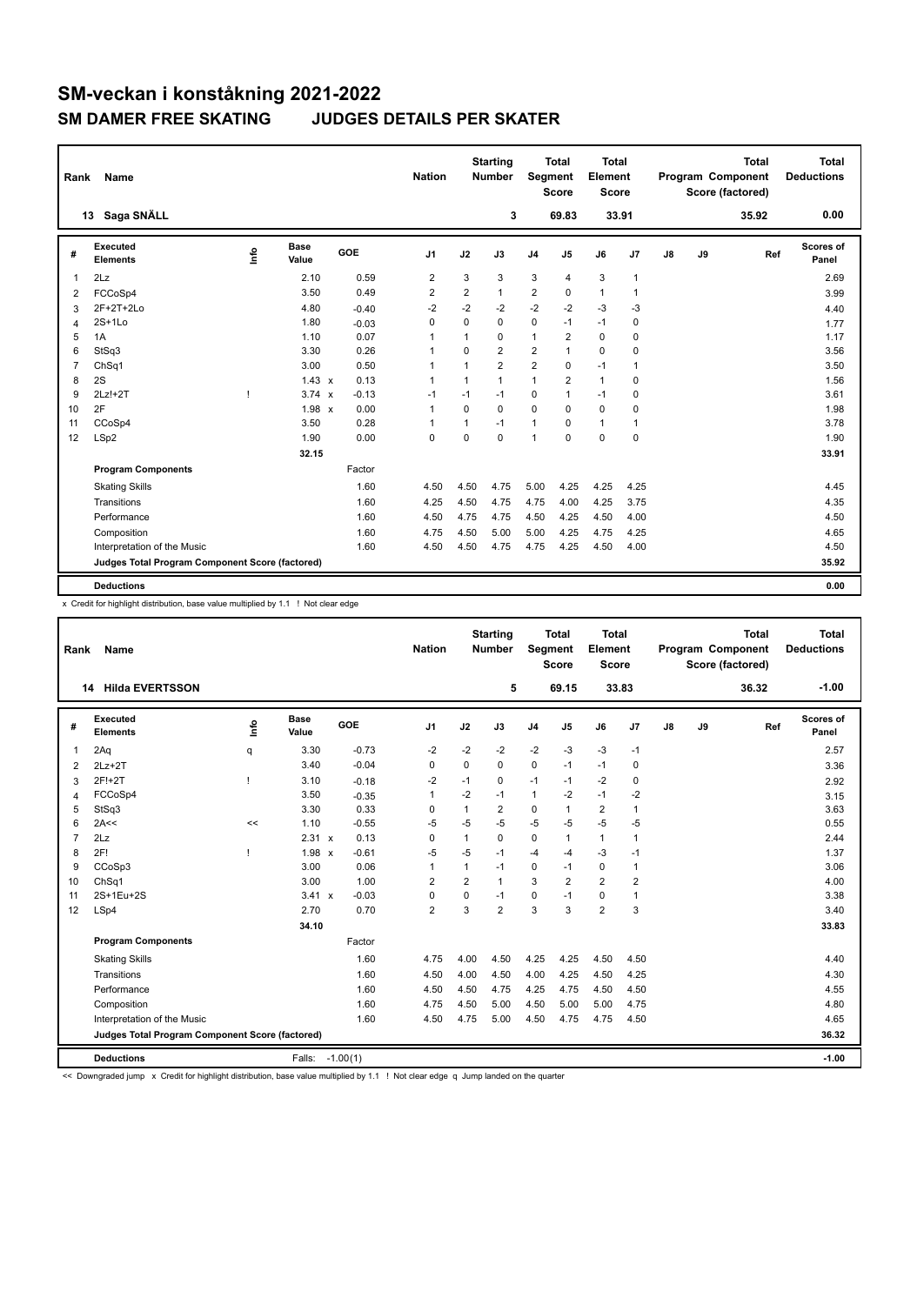| Rank           | Name                                            |      |               |         | <b>Nation</b>  |                | <b>Starting</b><br><b>Number</b> | Segment        | <b>Total</b><br><b>Score</b> | <b>Total</b><br>Element<br><b>Score</b> |                |    |    | <b>Total</b><br>Program Component<br>Score (factored) | <b>Total</b><br><b>Deductions</b> |
|----------------|-------------------------------------------------|------|---------------|---------|----------------|----------------|----------------------------------|----------------|------------------------------|-----------------------------------------|----------------|----|----|-------------------------------------------------------|-----------------------------------|
|                | <b>Ildi ADOK</b><br>15                          |      |               |         |                |                | 10                               |                | 68.47                        |                                         | 30.39          |    |    | 38.08                                                 | 0.00                              |
| #              | Executed<br><b>Elements</b>                     | info | Base<br>Value | GOE     | J <sub>1</sub> | J2             | J3                               | J <sub>4</sub> | J5                           | J6                                      | J7             | J8 | J9 | Ref                                                   | Scores of<br>Panel                |
| 1              | 1A+2T+2Lo                                       |      | 4.10          | 0.00    | $\mathbf 1$    | $\mathbf 0$    | 0                                | $\mathbf 0$    | 0                            | $-1$                                    | 0              |    |    |                                                       | 4.10                              |
| 2              | 3S<<                                            | <<   | 1.30          | $-0.62$ | $-5$           | $-4$           | $-5$                             | $-5$           | $-5$                         | $-5$                                    | -3             |    |    |                                                       | 0.68                              |
| 3              | $2S+2T$                                         |      | 2.60          | 0.05    | 0              | 1              | $\mathbf{1}$                     | $\mathbf 0$    | 1                            | $\Omega$                                | 0              |    |    |                                                       | 2.65                              |
| 4              | FCSp3                                           |      | 2.80          | 0.17    | 1              | $-1$           | 0                                | $\mathbf{1}$   | 1                            | $\mathbf 0$                             | 1              |    |    |                                                       | 2.97                              |
| 5              | 2S                                              |      | 1.30          | 0.13    | 1              | 1              | $\overline{2}$                   | $\mathbf 0$    | $\overline{2}$               | $\mathbf 0$                             | $\overline{1}$ |    |    |                                                       | 1.43                              |
| 6              | ChSq1                                           |      | 3.00          | 0.00    | 1              | $\mathbf 0$    | $-2$                             | $\mathbf 0$    | 1                            | $-2$                                    | $\overline{1}$ |    |    |                                                       | 3.00                              |
| $\overline{7}$ | 2A                                              |      | $3.63 \times$ | 0.53    | $\overline{2}$ | $\overline{2}$ | $\overline{2}$                   | $\mathbf{1}$   | 3                            | $\mathbf{1}$                            | $\overline{1}$ |    |    |                                                       | 4.16                              |
| 8              | CCoSp4                                          |      | 3.50          | 0.63    | $\overline{2}$ | $\overline{2}$ | $\mathbf{1}$                     | 2              | $\overline{2}$               | $\overline{2}$                          | $\overline{1}$ |    |    |                                                       | 4.13                              |
| 9              | StSq2                                           |      | 2.60          | 0.47    | $\overline{2}$ | $\mathbf{1}$   | 3                                | $\overline{2}$ | $\overline{2}$               | $\mathbf 0$                             | $\overline{2}$ |    |    |                                                       | 3.07                              |
| 10             | 1F!                                             | J.   | 0.55 x        | $-0.05$ | $-1$           | $-1$           | $-1$                             | $-1$           | $\mathbf{1}$                 | $-1$                                    | $-1$           |    |    |                                                       | 0.50                              |
| 11             | 2F!                                             |      | $1.98 \times$ | $-0.58$ | $-3$           | $-2$           | $-4$                             | $-3$           | -3                           | $-4$                                    | -3             |    |    |                                                       | 1.40                              |
| 12             | LSp3                                            |      | 2.40          | $-0.10$ | 0              | $-1$           | $\Omega$                         | 0              | $-1$                         | $-2$                                    | $\overline{1}$ |    |    |                                                       | 2.30                              |
|                |                                                 |      | 29.76         |         |                |                |                                  |                |                              |                                         |                |    |    |                                                       | 30.39                             |
|                | <b>Program Components</b>                       |      |               | Factor  |                |                |                                  |                |                              |                                         |                |    |    |                                                       |                                   |
|                | <b>Skating Skills</b>                           |      |               | 1.60    | 5.00           | 5.50           | 5.25                             | 4.75           | 5.00                         | 4.75                                    | 5.00           |    |    |                                                       | 5.00                              |
|                | Transitions                                     |      |               | 1.60    | 4.75           | 5.00           | 4.75                             | 4.75           | 4.50                         | 4.50                                    | 4.00           |    |    |                                                       | 4.65                              |
|                | Performance                                     |      |               | 1.60    | 5.25           | 4.75           | 4.75                             | 4.50           | 4.50                         | 4.25                                    | 4.50           |    |    |                                                       | 4.60                              |
|                | Composition                                     |      |               | 1.60    | 5.00           | 5.25           | 5.00                             | 5.00           | 4.25                         | 4.75                                    | 4.75           |    |    |                                                       | 4.90                              |
|                | Interpretation of the Music                     |      |               | 1.60    | 5.00           | 4.75           | 5.00                             | 4.50           | 4.75                         | 4.25                                    | 4.00           |    |    |                                                       | 4.65                              |
|                | Judges Total Program Component Score (factored) |      |               |         |                |                |                                  |                |                              |                                         |                |    |    |                                                       | 38.08                             |
|                | <b>Deductions</b>                               |      |               |         |                |                |                                  |                |                              |                                         |                |    |    |                                                       |                                   |
|                |                                                 |      |               |         |                |                |                                  |                |                              |                                         |                |    |    |                                                       | 0.00                              |

<< Downgraded jump x Credit for highlight distribution, base value multiplied by 1.1 ! Not clear edge

| Rank           | <b>Name</b>                                     |    |                      |            | <b>Nation</b>  |                | <b>Starting</b><br><b>Number</b> | <b>Segment</b> | <b>Total</b><br><b>Score</b> | <b>Total</b><br>Element<br><b>Score</b> |                |               |    | <b>Total</b><br>Program Component<br>Score (factored) | <b>Total</b><br><b>Deductions</b> |
|----------------|-------------------------------------------------|----|----------------------|------------|----------------|----------------|----------------------------------|----------------|------------------------------|-----------------------------------------|----------------|---------------|----|-------------------------------------------------------|-----------------------------------|
|                | Nathalie SÖDERLIND<br>16                        |    |                      |            |                |                | 6                                |                | 65.17                        |                                         | 31.45          |               |    | 34.72                                                 | $-1.00$                           |
| #              | Executed<br><b>Elements</b>                     | ١m | <b>Base</b><br>Value | <b>GOE</b> | J <sub>1</sub> | J2             | J3                               | J <sub>4</sub> | J <sub>5</sub>               | J6                                      | J <sub>7</sub> | $\mathsf{J}8$ | J9 | Ref                                                   | Scores of<br>Panel                |
| $\mathbf 1$    | 2A<<                                            | << | 1.10                 | $-0.55$    | $-5$           | $-5$           | $-5$                             | $-5$           | $-5$                         | $-5$                                    | $-5$           |               |    |                                                       | 0.55                              |
| 2              | 2F+2T+2Lo                                       |    | 4.80                 | 0.00       | $\mathbf{1}$   | 0              | 1                                | 0              | $-1$                         | $-1$                                    | 0              |               |    |                                                       | 4.80                              |
| 3              | FCCoSp3                                         |    | 3.00                 | 0.48       | 2              | $\mathbf{1}$   | $\overline{2}$                   | $\overline{2}$ | 1                            | 1                                       | $\overline{2}$ |               |    |                                                       | 3.48                              |
| $\overline{4}$ | $2F+2Lo$                                        |    | 3.50                 | $-0.14$    | 0              | $-2$           | 0                                | $\mathbf 0$    | $-2$                         | $-2$                                    | $\mathbf 0$    |               |    |                                                       | 3.36                              |
| 5              | 1Lz                                             |    | 0.60                 | $-0.30$    | $-5$           | $-4$           | $-5$                             | $-5$           | $-5$                         | $-5$                                    | $-5$           |               |    |                                                       | 0.30                              |
| 6              | 2Lz                                             |    | 2.10                 | 0.17       | $\overline{1}$ | $\mathbf{1}$   | 1                                | $\mathbf 0$    | $\Omega$                     | $\mathbf{1}$                            | $\mathbf{1}$   |               |    |                                                       | 2.27                              |
| $\overline{7}$ | CCoSp4                                          |    | 3.50                 | 0.56       | $\overline{2}$ | $\mathbf{1}$   | $\overline{2}$                   | $\overline{2}$ | $\mathbf{1}$                 | 0                                       | $\overline{2}$ |               |    |                                                       | 4.06                              |
| 8              | 1S                                              |    | 0.44 x               | $-0.01$    | 0              | $-1$           | 0                                | $\mathbf 0$    | 0                            | $-1$                                    | $\mathbf 0$    |               |    |                                                       | 0.43                              |
| 9              | StSq3                                           |    | 3.30                 | 0.53       | $\overline{2}$ | $\overline{2}$ | $\overline{2}$                   | $\overline{2}$ | $\mathbf{1}$                 | 0                                       | $\overline{1}$ |               |    |                                                       | 3.83                              |
| 10             | $2S+1T$                                         |    | $1.87 \times$        | $-0.23$    | $-1$           | $-1$           | $-2$                             | $-3$           | $-2$                         | $-3$                                    | $-1$           |               |    |                                                       | 1.64                              |
| 11             | ChSq1                                           |    | 3.00                 | 0.60       | $\mathbf{1}$   | $\overline{1}$ | 3                                | $\mathbf{1}$   | $\mathbf{1}$                 | 0                                       | $\overline{2}$ |               |    |                                                       | 3.60                              |
| 12             | LSp4                                            |    | 2.70                 | 0.43       | $\mathbf{1}$   | $\overline{2}$ | $\overline{\mathbf{4}}$          | $\overline{2}$ | $\mathbf{1}$                 | 0                                       | $\overline{2}$ |               |    |                                                       | 3.13                              |
|                |                                                 |    | 29.91                |            |                |                |                                  |                |                              |                                         |                |               |    |                                                       | 31.45                             |
|                | <b>Program Components</b>                       |    |                      | Factor     |                |                |                                  |                |                              |                                         |                |               |    |                                                       |                                   |
|                | <b>Skating Skills</b>                           |    |                      | 1.60       | 4.25           | 4.25           | 4.75                             | 4.50           | 4.00                         | 3.75                                    | 4.25           |               |    |                                                       | 4.25                              |
|                | Transitions                                     |    |                      | 1.60       | 4.50           | 4.00           | 4.75                             | 4.25           | 4.00                         | 3.50                                    | 4.00           |               |    |                                                       | 4.15                              |
|                | Performance                                     |    |                      | 1.60       | 4.75           | 4.50           | 5.00                             | 4.25           | 4.25                         | 3.75                                    | 4.25           |               |    |                                                       | 4.40                              |
|                | Composition                                     |    |                      | 1.60       | 4.75           | 4.25           | 5.00                             | 4.50           | 4.50                         | 4.25                                    | 4.25           |               |    |                                                       | 4.45                              |
|                | Interpretation of the Music                     |    |                      | 1.60       | 4.75           | 4.50           | 5.25                             | 4.50           | 4.50                         | 4.00                                    | 4.00           |               |    |                                                       | 4.45                              |
|                | Judges Total Program Component Score (factored) |    |                      |            |                |                |                                  |                |                              |                                         |                |               |    |                                                       | 34.72                             |
|                | <b>Deductions</b>                               |    | Falls:               | $-1.00(1)$ |                |                |                                  |                |                              |                                         |                |               |    |                                                       | $-1.00$                           |

<< Downgraded jump x Credit for highlight distribution, base value multiplied by 1.1